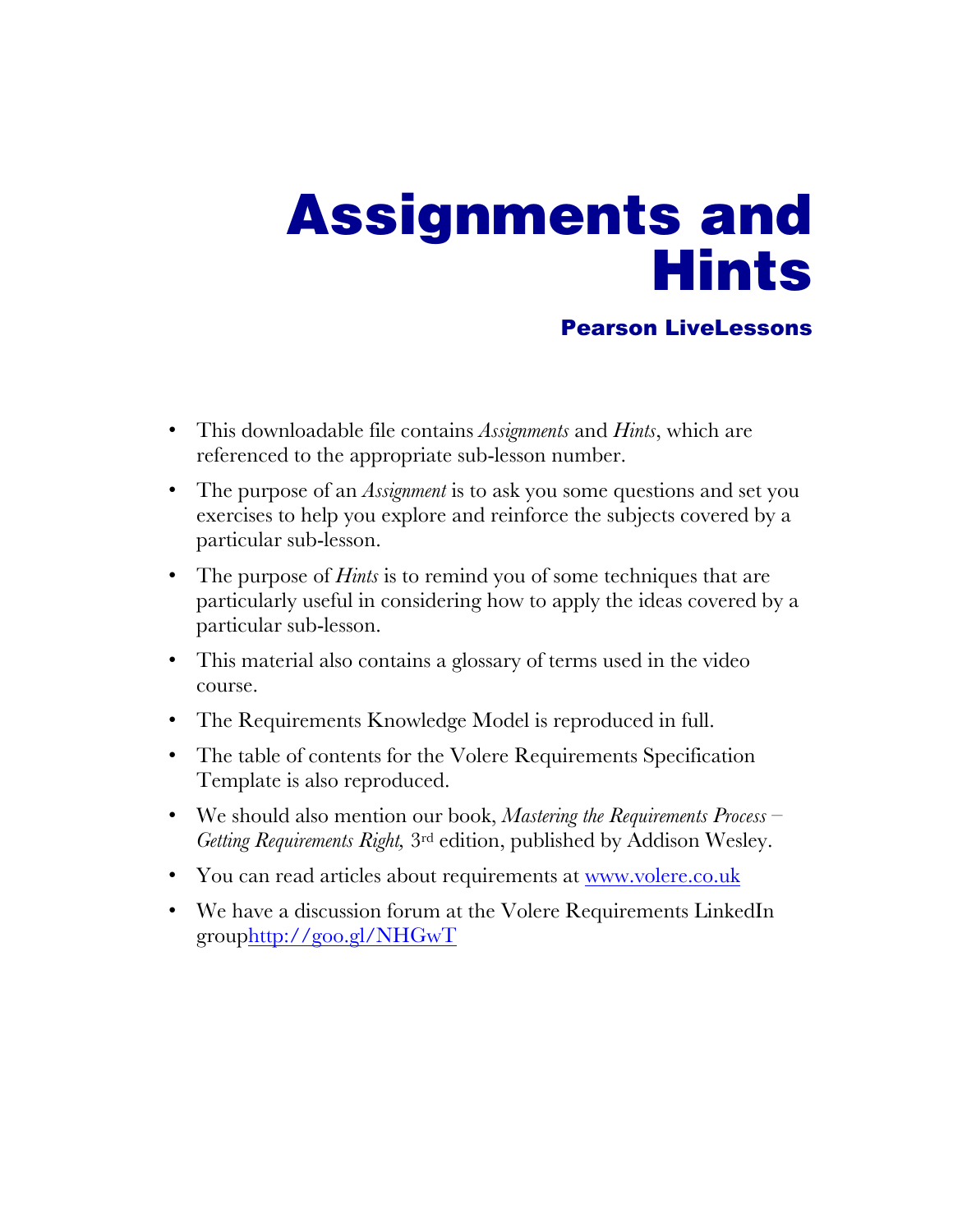#### 1.1 Assignment: Establish your requirements process

Consider the following questions and mentally answer them. These are here to reinforce the sub-lesson about requirements processes.

- 1. What is a requirements process?
- 2. Why do you need a requirements process?
- 3. Why do requirements processes vary from project to project?

#### 2.1 Assignment: Lay the foundations

- 1. What are the three elements that you want to get into balance?
- 2. What is the difference between the scope of the work and the scope of the product?
- 3. How will you identify the appropriate stakeholders for the work you need to study?
- 4. How do you know if you have a well-defined goal?
- 5. What can you count at the end of your blastoff to help make decisions about the project?

#### 2.2 Assignment: Scope the problem

- 1. What is a rich picture?
- 2. Sketch a rich picture to show all the elements you consider relevant to cooking a meal.
- 3. Try another rich picture to show all the elements for planning a holiday.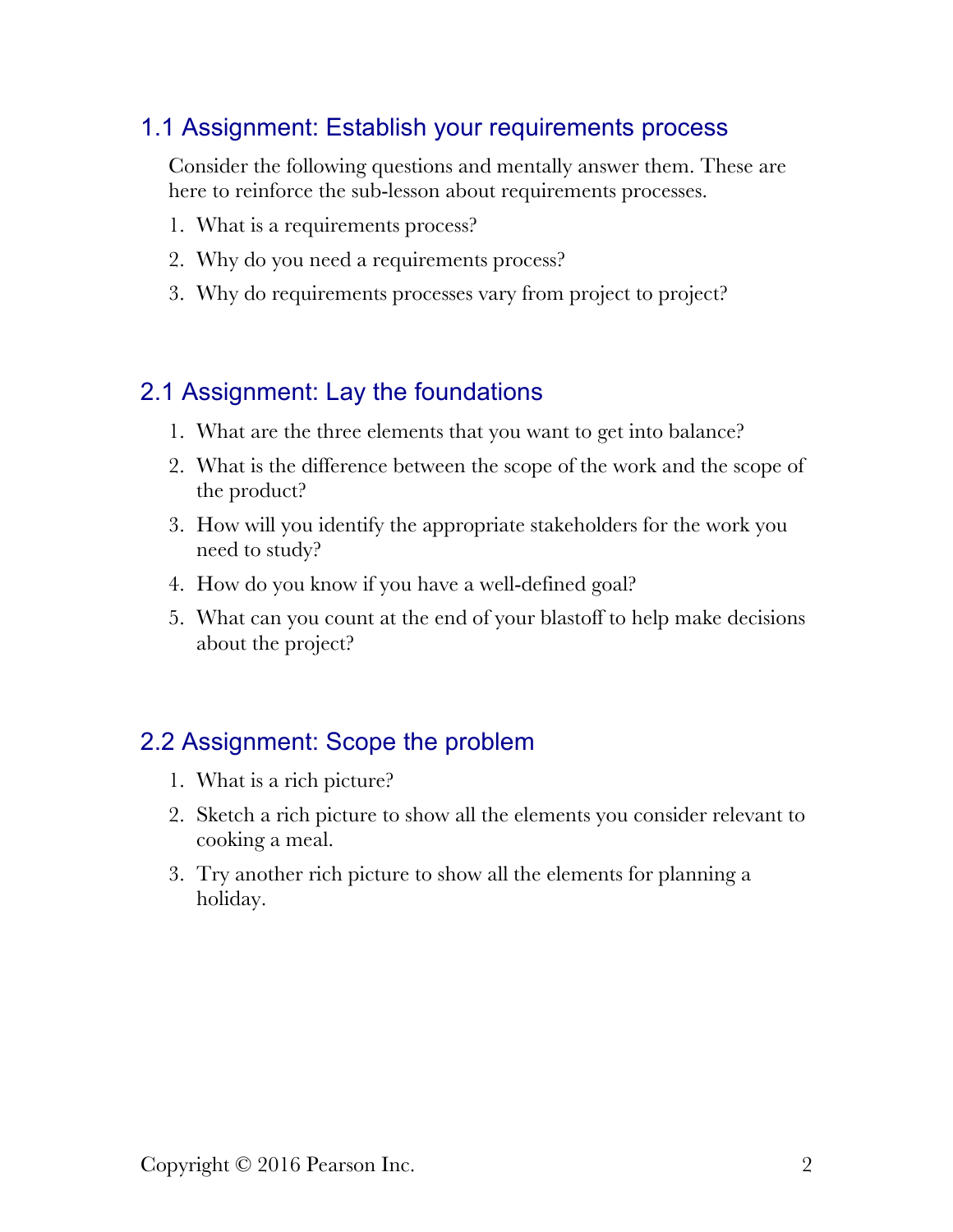### 2.3 Assignment: Context diagram

- 1. What are the 3 components of a work context diagram?
- 2. What is the purpose of drawing a work context diagram?
- 3. Try sketching a work context diagram for a piece of your work.
- 4. How would you use a work context diagram to communicate with other people?
- 5. What advantages do you get from setting the scope of the work?
- 6. What problems do you foresee?

### 3.1 Assignment: Event partitioning

- 1. Choose a piece of work with which you are familiar.
- 2. Identify a business event: The name of the event, the input, the output(s).
- 3. Define the data content of the input and output data flows for your event.
- 4. Write a one-sentence summary of the business use case (the work's response to the event).
- 5. Add the inputs and outputs to a context diagram and then return to point 1 and identify another business event.
- 6. Identify as many business events as you can and add each one to your context diagram.

### 3.2 Assignment: Listen to stakeholders

- 1. What is the difference between hearing and listening? Try to explain this difference to a colleague.
- 2. Why do you need a variety of techniques for discovering the requirements?
- 3. What is the difference between the two techniques: apprenticing and interviewing?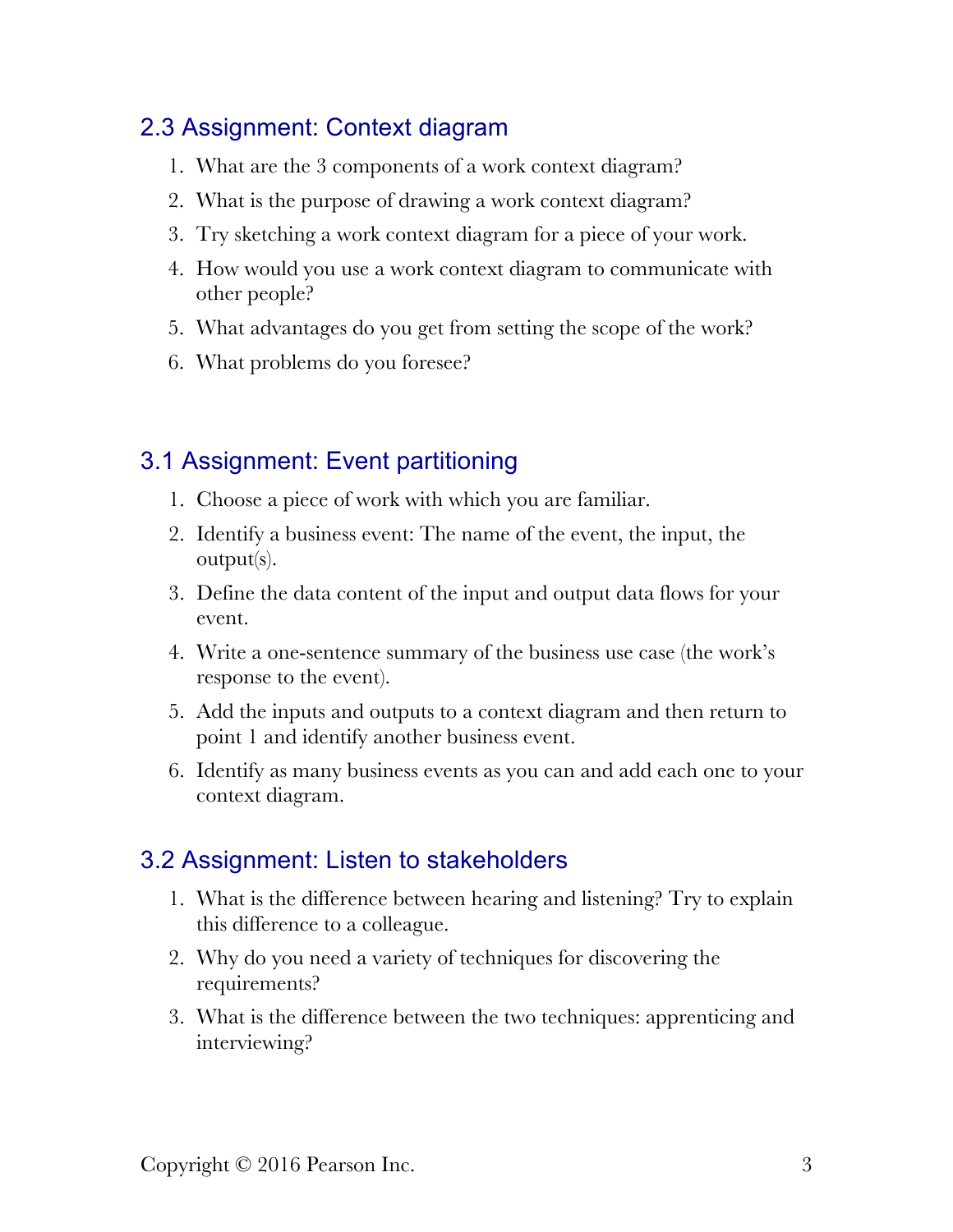### 3.3 Hints: Discovery techniques

- Use the data to guide you to ask relevant questions.
- Use a variety of trawling techniques to elicit, discover and invent requirements.
- Record everything. Use a notebook, whiteboard, camera, phone, etc.
- The dictionary is the basis for formalising your requirements.
- When you explore the problem it is likely that you will discover changes in the work context, treat this as a success.
- If someone tells you "it is obvious" be sure to write it down, it won't be obvious to everyone.

### 3.4 Assignment: Data dictionary

- 1. How does the data help you explore the problem?
- 2. When would you start your data dictionary?
- 3. Who is responsible for defining the data?
- 4. Why is a simple notation recommended for the data dictionary?
- 5. How can you improve data definitions in your projects?

#### 3.9 Assignment: Get to the essence

- 1. What are the four viewpoints identified by the brown cow model?
- 2. What is the benefit of getting to the essence?
- 3. What is a key skill to enable you to discover the essence?

#### 4.1 Hints: Generate ideas

**Innovation Triggers** provide inspiration for innovation. Think of it as a guide to some facet of your business that needs an innovation. One problem with the triggers is that they sound too general, and perhaps too obvious.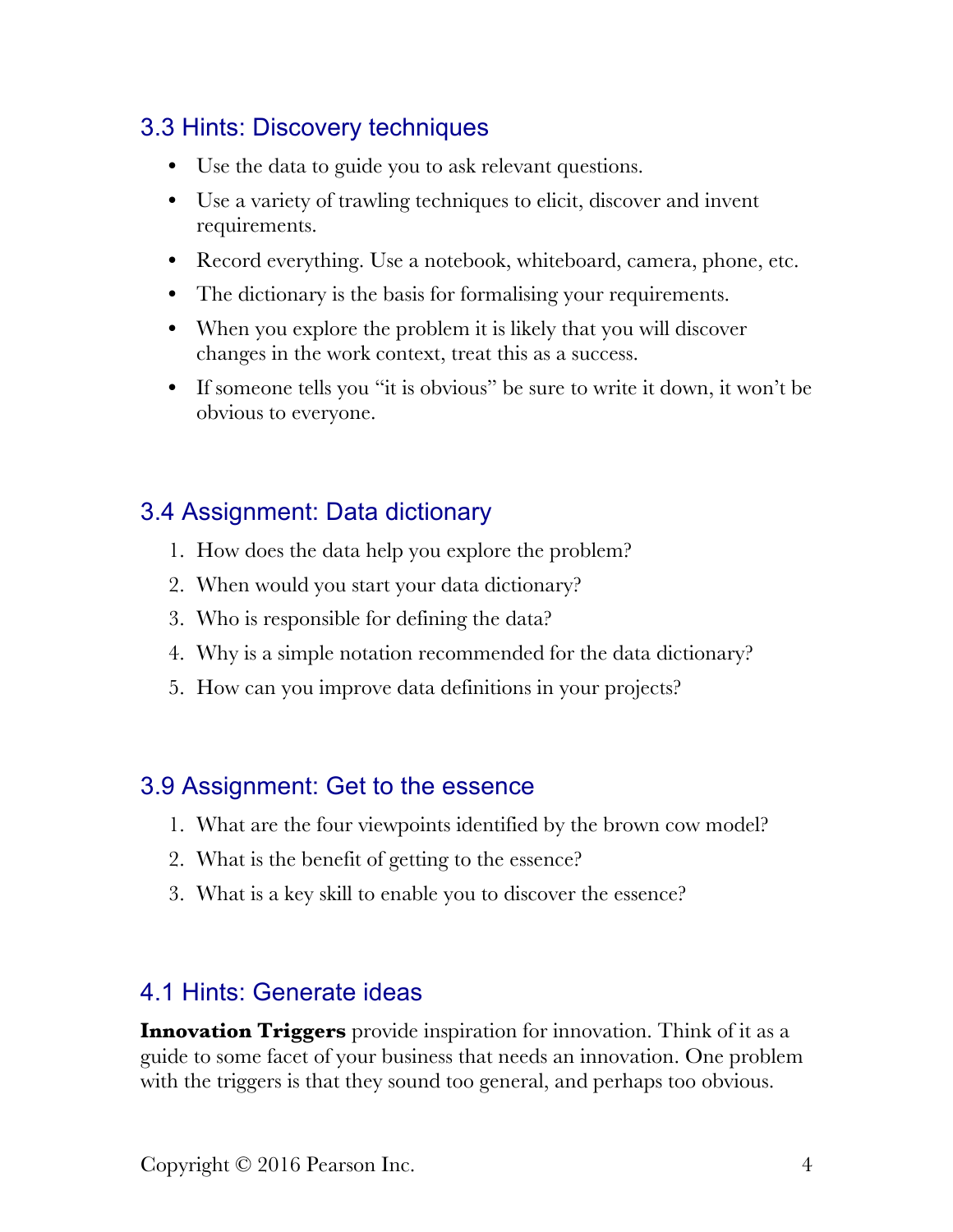#### *Well, they are obvious, but they belong to that category of things that are obvious once they are pointed out*.

We humans are not good at having ideas without some kind of aid, but once given a direction, a problem to solve or some other influence, we are very good at having ideas. In other words, we are better at improving things than we are at coming up with something from scratch.

The innovation triggers are:

- Information
- Participation
- Speed
- Convenience
- Differentiation

And some others we did not talk about in the course:

- Service
- Connections
- Green
- Responsible

**Information:** Your customers already have lots of information, and expect more of it. Moreover, not giving information is often taken to mean that you (the organization not providing the information) have something to hide.

People need information to make their decisions. For example, Amazon is a successful seller of a wide range of products, and part of this succe2ss is down to the amount of information that Amazon provides about its products. Additionally, customer reviews provide useful information. On numerous occasions I have bought an alternative product to the one I first looked at because of unfavorable customer reviews. So even bad news is good information.

Think about the eventual users of your product. Spend some time thinking about the information that if provided, would make it easier or more convenient to do whatever task they use your product for.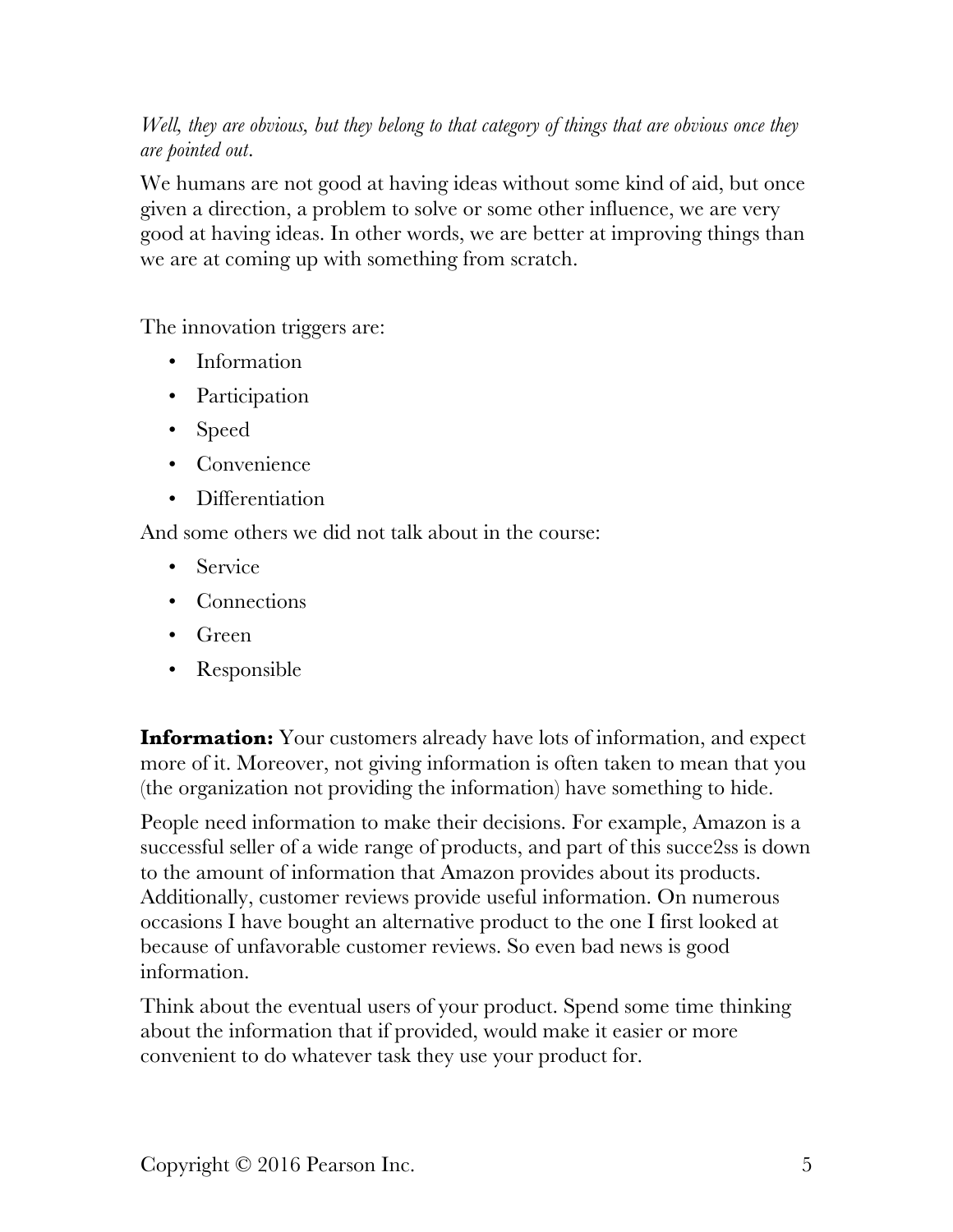**Participation:** People want to be more involved in their transactions, and do more of the work themselves. We go online to buy things and arrange their delivery, we book our flights, download our boarding passes to our phones, check ourselves out of supermarkets, track our parcels, and do much of the work that used to be done for us.

This is participating in the business, and we seem to like it. The attitude is that by doing things ourselves, we are not dependent on others, and whatever it is that we want, we will get it more conveniently and more quickly, if we do it ourselves.

The question that you, the business analyst, must ask is, "What can we do to have our customers participate more in our business?" "What facilities can we provide that allow customers to become more a part of our business?"

**Speed.** We have become accustomed to things being done quickly. And despite things being faster now than they were yesterday, we want them to be even faster. For example, how have your expectations about speed changed over the last five years? Probably quite considerably.

We want things to happen more quickly. This means that whatever system or service you are building, it must make the customer or user think that they are getting something quickly. It does not actually have to be faster, but the end user must think he/she is getting something more quickly than before.

So think about speed: what is it that your product or system can do to be faster in the eyes of its users? Can you change a process to eliminate a few steps and get something to the customer more quickly? Can you change the product so that the customer does some of the work himself? By doing the work themselves, customers usually *think* it is faster Think about speed – people love it.

**Convenience** is probably the important of the innovation triggers. We value convenience, and are prepared to pay for it. I know it sounds obvious, but our systems are not always as convenient as they can be, and the more convenient they are, the more likely they are to be used, and the more people will use them.

Consider recorded music, and how it has changed over the years. The vinyl album gave way to cassettes, these were overtaken by the compact disc, which in turn is being supplanted by streamed music. These were not

Copyright © 2016 Pearson Inc. 6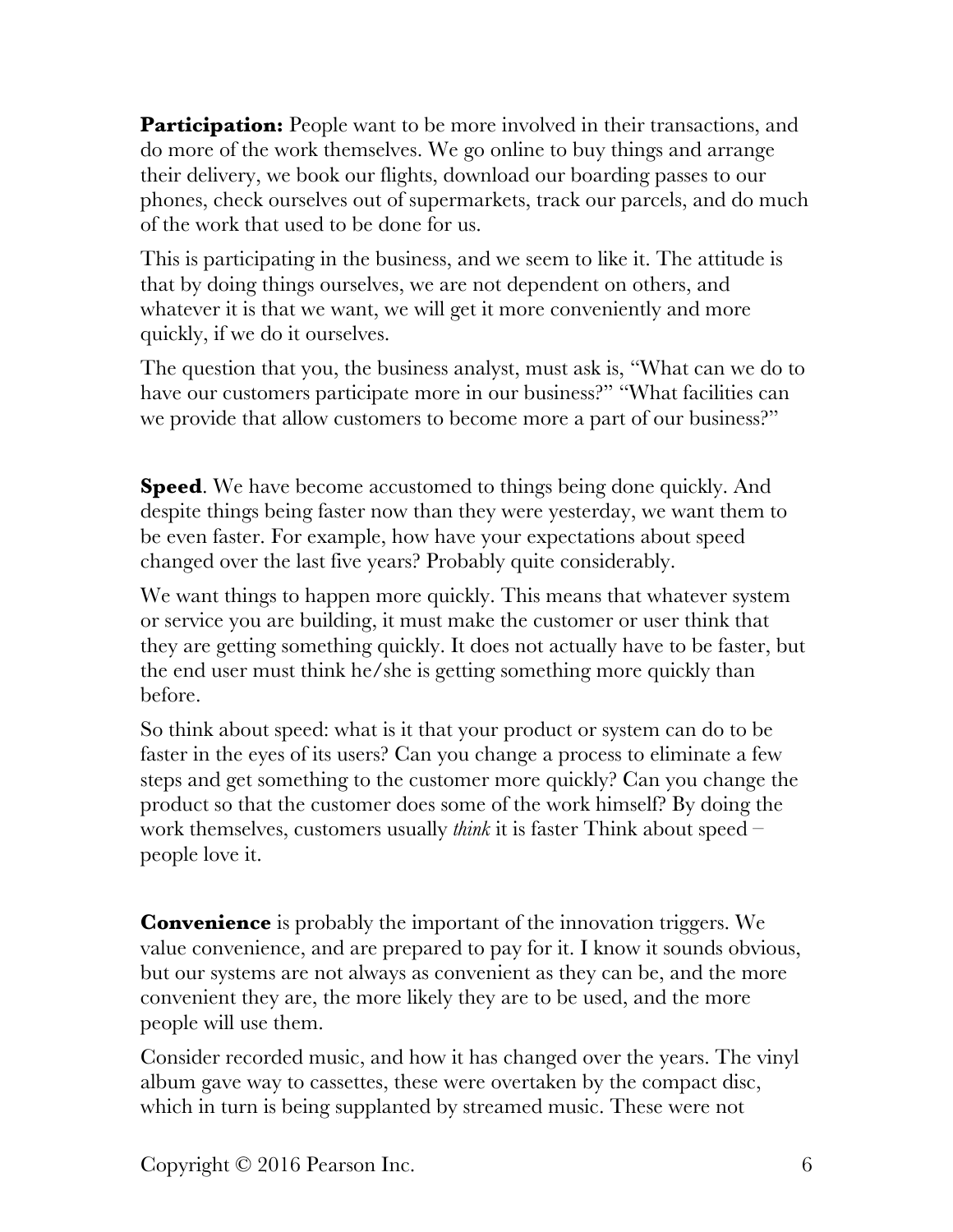necessarily advances in the quality of the music (good vinyl on a high-quality turntable still outperforms them all) but each was more convenient than its predecessor. We bank online because it is more convenient than going to the bank and standing in line for the teller. Home delivery is more convenient than going to the store and buying it oneself. The newspaper on the iPad is more convenient than the paper version bought at the corner kiosk.

You have to ask, "Is this product / service / system as convenient as I can make it?" Is there something – anything—that you can do to make it more convenient for its user? Convenience attracts customers and users. Spend five minutes and generate an idea that makes your product more convenient.

**Differentiation** is not the same as being different. Differentiation is the separation of your product from your competitions'. You can make a telephone different by painting it yellow, but to differentiate your telephone from other telephones you need to change it so that it gives you directions when you are walking around an unknown city. The differentiation is important when you consider consumers who will have to switch from whatever they have at the moment. The differentiation must overcome their reluctance to switch, or it must provide enough of a benefit to overcome the dominant design.

It is useful to keep in mind that the greater the differentiation, the greater the benefit to you. Producing a "me too" product rarely means success. Producing the breakthrough product – the iPod, the flat screen, the Internet, mobile payments, etc. – almost always results in a runaway success.

So consider the system you are developing. Is it merely following the herd? Or can you make it one that will lead the herd in a new direction?

**Service** means understanding the business you are in, and thereby knowing what your customers want from it. Each day, companies go out of business because they do not provide the service that their customers want. Each day, new companies are successful because they have understood what their customers really want. This is service at its most basic.

Think of service from your customers' viewpoint. What are they trying to do, and what could your organization do to make it easier for them? What extra service can you provide that your customers will value?

Think particularly about the help and support your customers need. Think about making something more convenient (mentioned above). Think about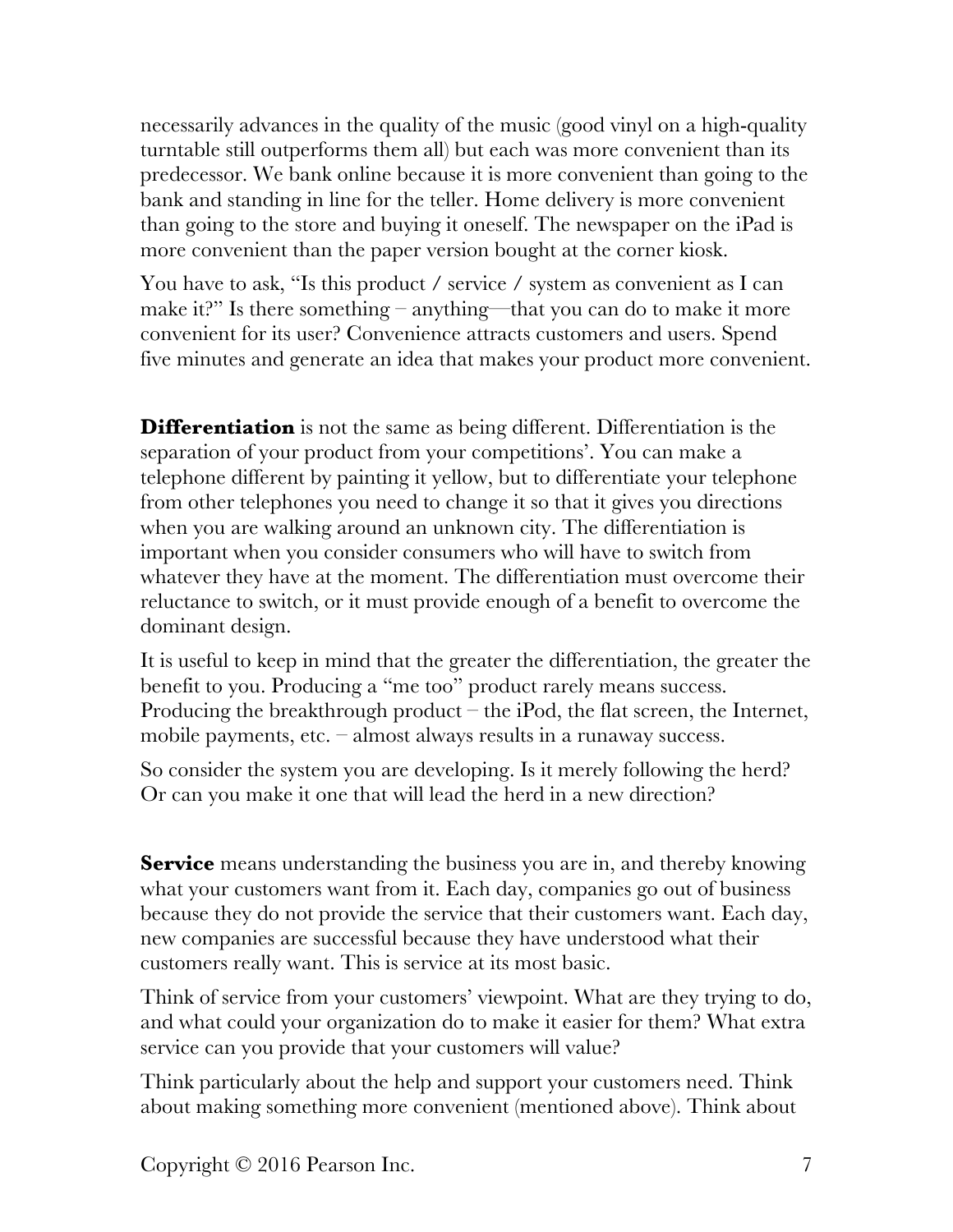yourself as a customer or user of the system you are building. What service can it provide to make your life perfect?

You can use **Connections** as a trigger for innovation. We love to be connected – note the popularity of mobile phones, Facebook, and other social networks, messaging apps, and the annoying people who walk while texting. People crash their cars to answer their phones, and step into the path of oncoming traffic while checking messages; such is the need to be connected. (By the way, I am not exaggerating here. People have really been killed by their blind desire to stay connected.)

Coming back to your systems and services, your customers measure you by the way you respond to them: how you answer their questions, how you support them, how you keep them informed of your products and services. This response is the active part of connecting to the customer.

**Green.** People want to be green, or at least, they want to feel green or seen to be green. This often translates into wanting to buy from companies, or use services or products they feel are green, or have been produced in a green way.

Green pays—many companies have ridden to success on the green credentials, or they are currently adopting green polices. Look at how British Petroleum, known as BP, stresses its greenness despite being an oil company. Many airlines sell customers offsets for the carbon emissions from their flight. This does not necessarily bring in a flood of new customers, but it might well retain customers who want to be green. And let's face it, with so much attention (finally) being paid to the environment, being green is great advertising.

**Responsible** following on from greenness is responsibility. Companies can advertise their civic responsibilities and become attractive to the same audience that is attracted by greenness. Responsibility might have the added benefit that it could well be cheaper to be responsible than it is to be green.

The intention of using it as a trigger is that organizations can innovate products and services that display a civic responsibility. Ben&Jerry's Ice Cream was one of the pioneers at this. It bought them a lot of custom from the socially aware.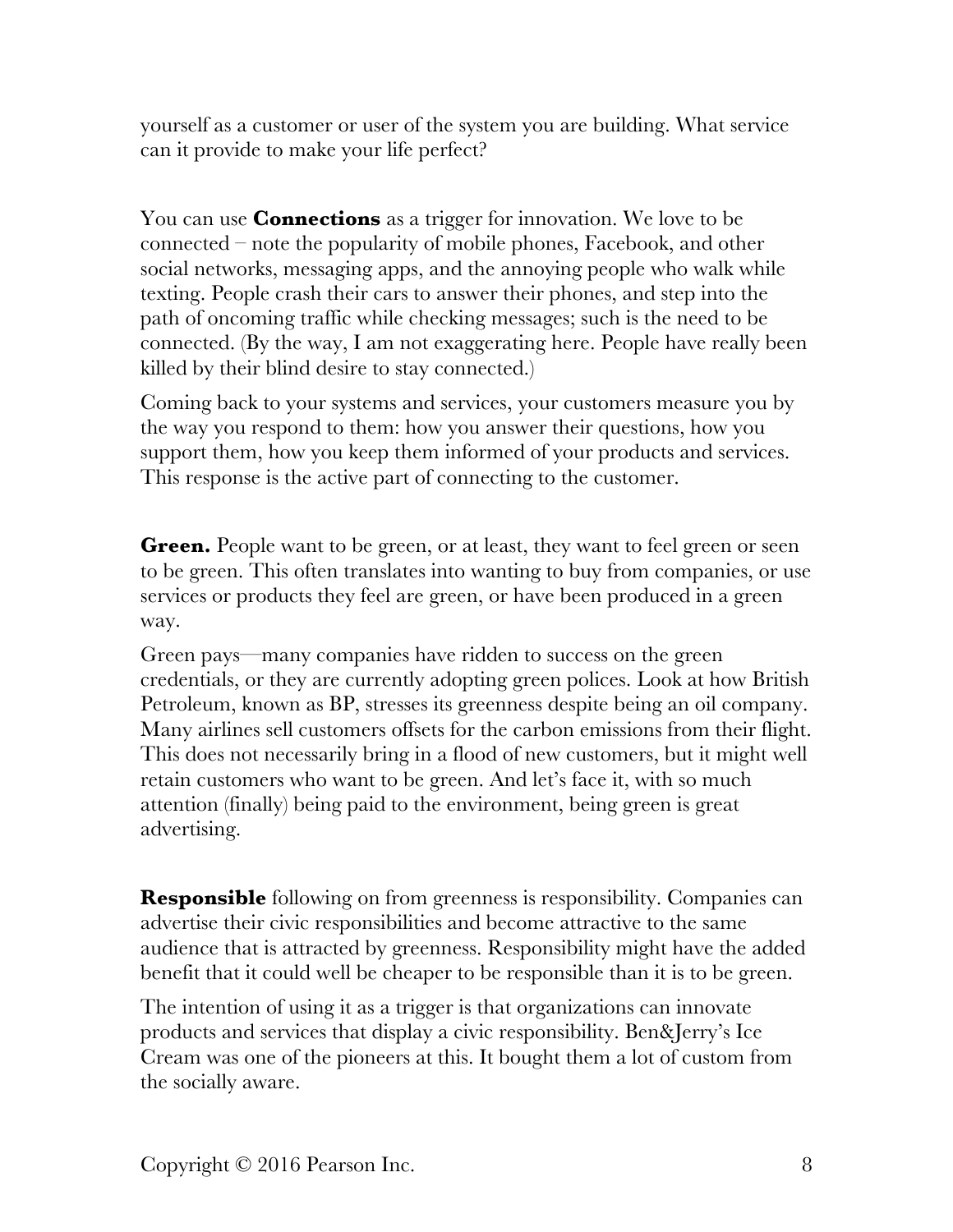The simple (but not simplistic) question is, "How can my organization appear more responsible?"

The innovation triggers seem obvious. Yet it is remarkable how many projects forget these things when it is so easy to run through the list of triggers and for each one ask, "What can we do to provide better information / speed / convenience / etc.?"

### 4.3 Assignment: Understand the people

- 1. What is the difference between the two views: "What Now" and "Future What"?
- 2. What is the benefit of inventing a persona?
- 3. Work with a colleague to invent a persona who you think would be helpful in your environment.

### 4.4 Assignment: Define future work

- 1. What are the different skills of a business analyst and a user experience designer?
- 2. What is the difference between information design and visual design?

### 4.5 Hints: Choose technological solution

- There is always more than one possible solution, usually different people have their own favourite – there is no one right answer.
- You need to make the different solutions visible so that you can compare them and make a choice.
- Project constraints are helpful in guiding solution choices.
- Keep track of why you have chosen a particular solution design rationale. This will help you to make future changes and help new people understand the design.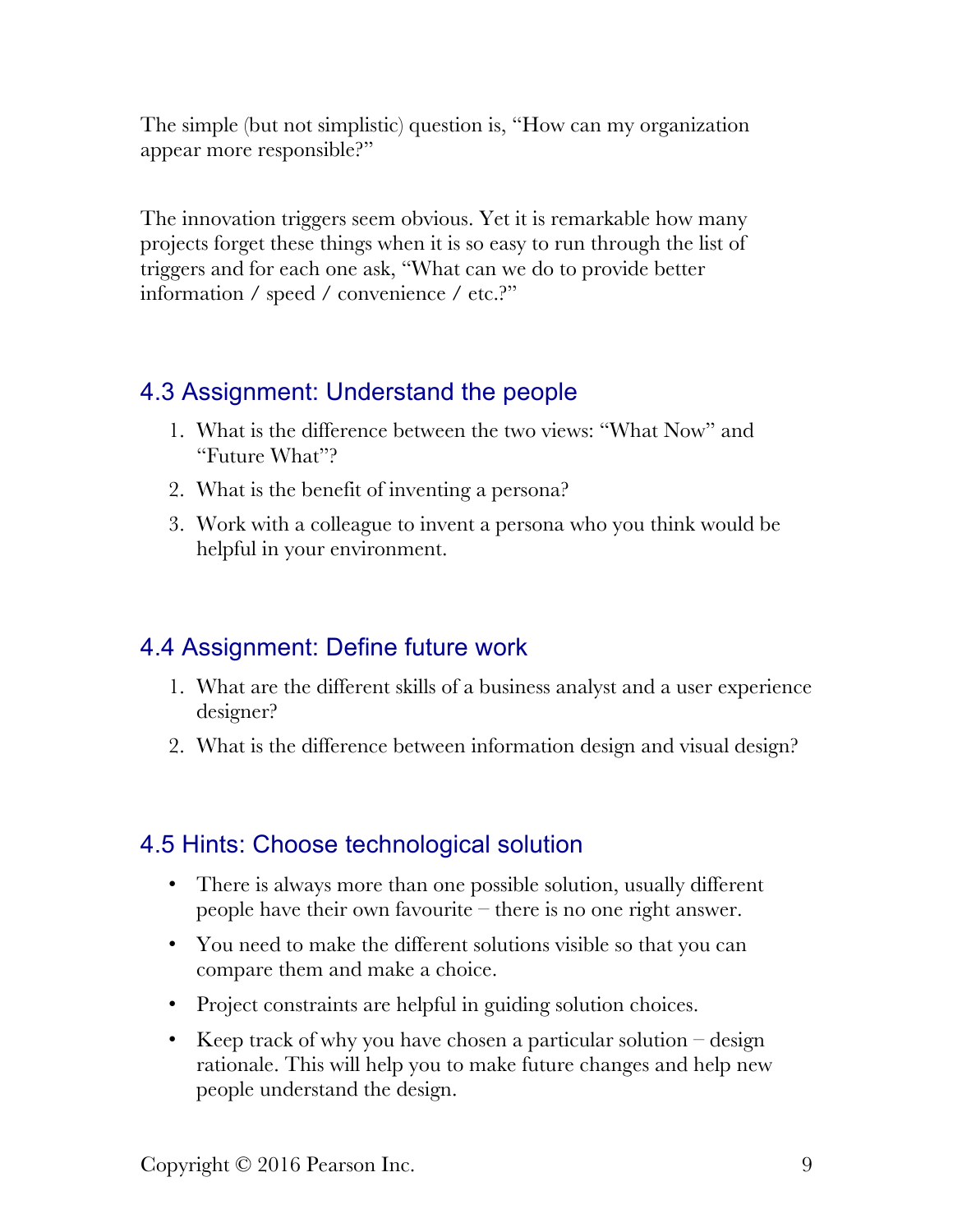

#### 5.3 Assignment: Functional requirements

#### **Book Loan Agreement** =

Borrower Name + Borrower Id + Library Id + Book ISBN +

Loan Start Date + Loan Expiry Date

**Chosen Book** = Borrower Id + Book ISBN

- 1. Use the definitions given for *Chosen Book* and *Book Loan*  Agreement and write some functional requirements.
- 2. For each requirement, write *Requirement ID*, *Description, Rationale* and *Fit Criterion o*n a Volere snow card (included in downloads).

#### 5.4 Assignment 1: Non-functional requirements

- 1. Consider a project from your own work
- 2. Rank the non-functional requirements in order of importance for your project and organization. Importance is business need or potential for failure if missed.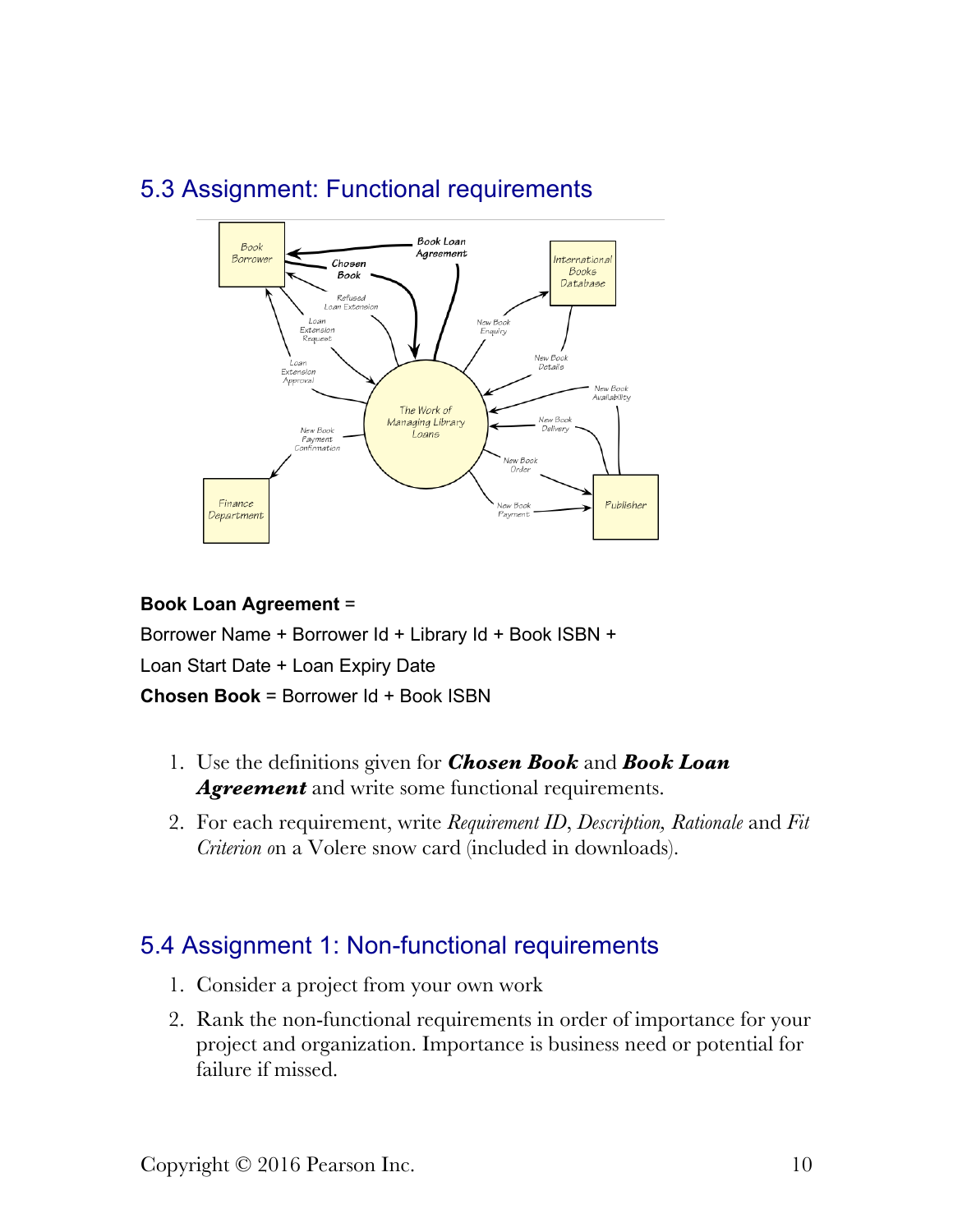3. Write a non-functional requirement for each of your top three categories. Include requirement type, description and rationale.

#### NON-FUNCTIONAL REQUIREMENTS

- 10. Look and Feel Requirements
- 11. Usability Requirements
- 12. Performance Requirements
- 13. Operational Requirements
- 14. Maintainability Requirements
- 15. Security Requirements
- 16. Cultural and Political
- 17. Compliance Requirements

#### 5.4 Assignment 2: Non-functional requirements

- 1. Why are non-functional requirements important?
- 2. Who are the sources of non-functional requirements?
- 3. How do you discover the non-functional requirements?
- 4. Which type/s of non-functional requirements are the most difficult to  $discover - and why?$
- 5. What are the non-functional requirements for a bathroom tap?

#### 5.4 Hints: Non-functional requirements

- Use the Volere table of contents checklist to identify non-functional requirements to support specific functional requirements.
- Write requirement description to summarize the intention of the requirement.
- Write the rationale to explain why the requirement is important.
- Identify solutions disguised as requirements by analysing the rationale.
- Write the fit criterion to make the requirement testable.
- Add definitions of new terms to your data dictionary.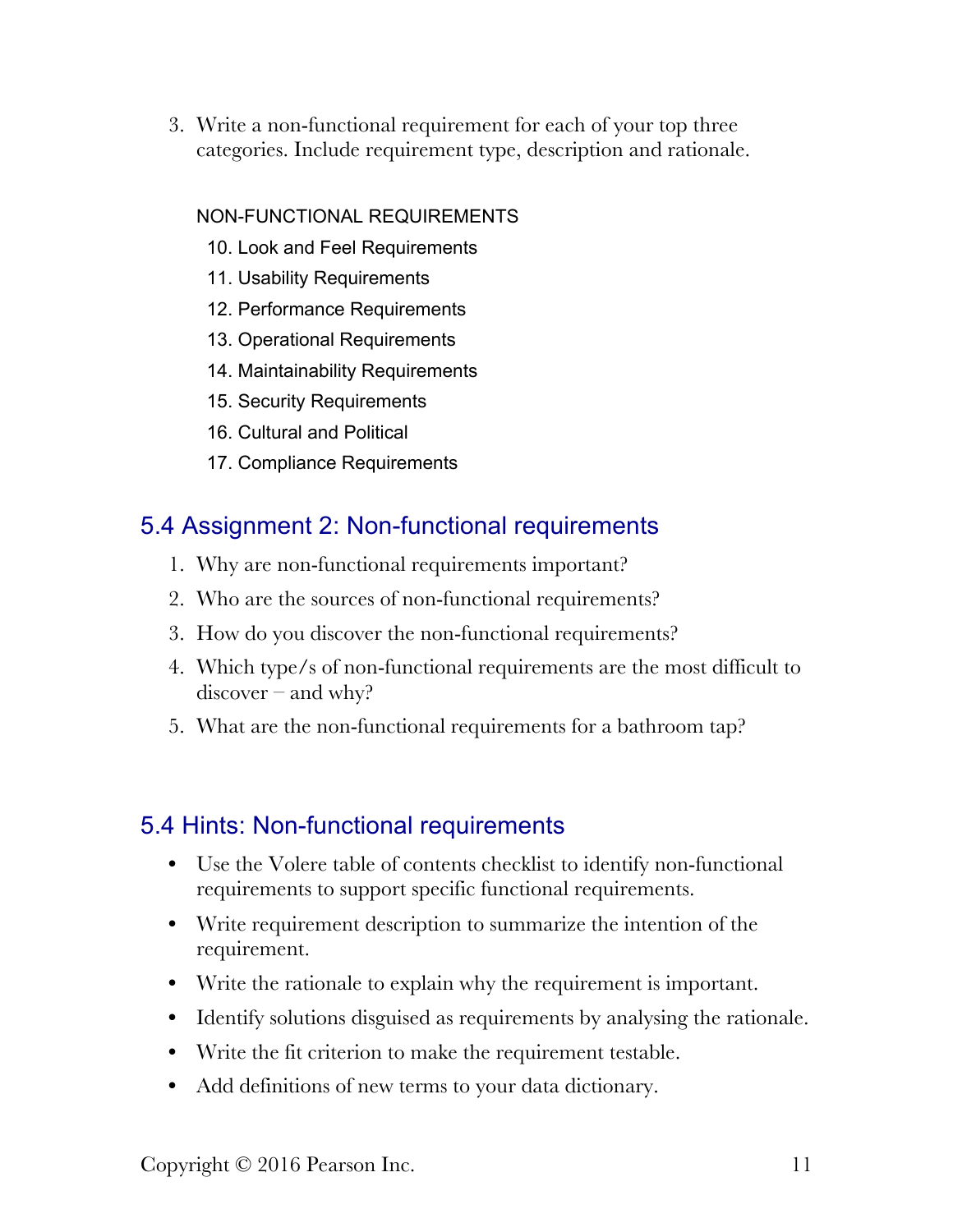• Involve only the stakeholders appropriate for the type of requirement.

#### 5.5 Assignment: Atomic requirements

- 1. What does it mean to say a requirement is "atomic"?
- 2. Why is it useful to have different types of requirements?
- 3. Do you always have requirements of every type?
- 4. Why do you identify the functional requirements before the nonfunctional requirements?
- 5. What is the reason for the requirement rationale?

#### 5.5 Hints: Atomic requirements

- Keep your own list of verbs and use them consistently within your project.
- When writing requirements use exactly the same data names as the ones you have on the context diagram and in the data dictionary.
- Give each requirement a unique identifier.
- Write a description, rationale and fit criterion for each requirement.
- Make sure that the terms you use in each requirement have been defined in your data dictionary.
- Use the **Volere snow card** as a checklist for writing your atomic requirements.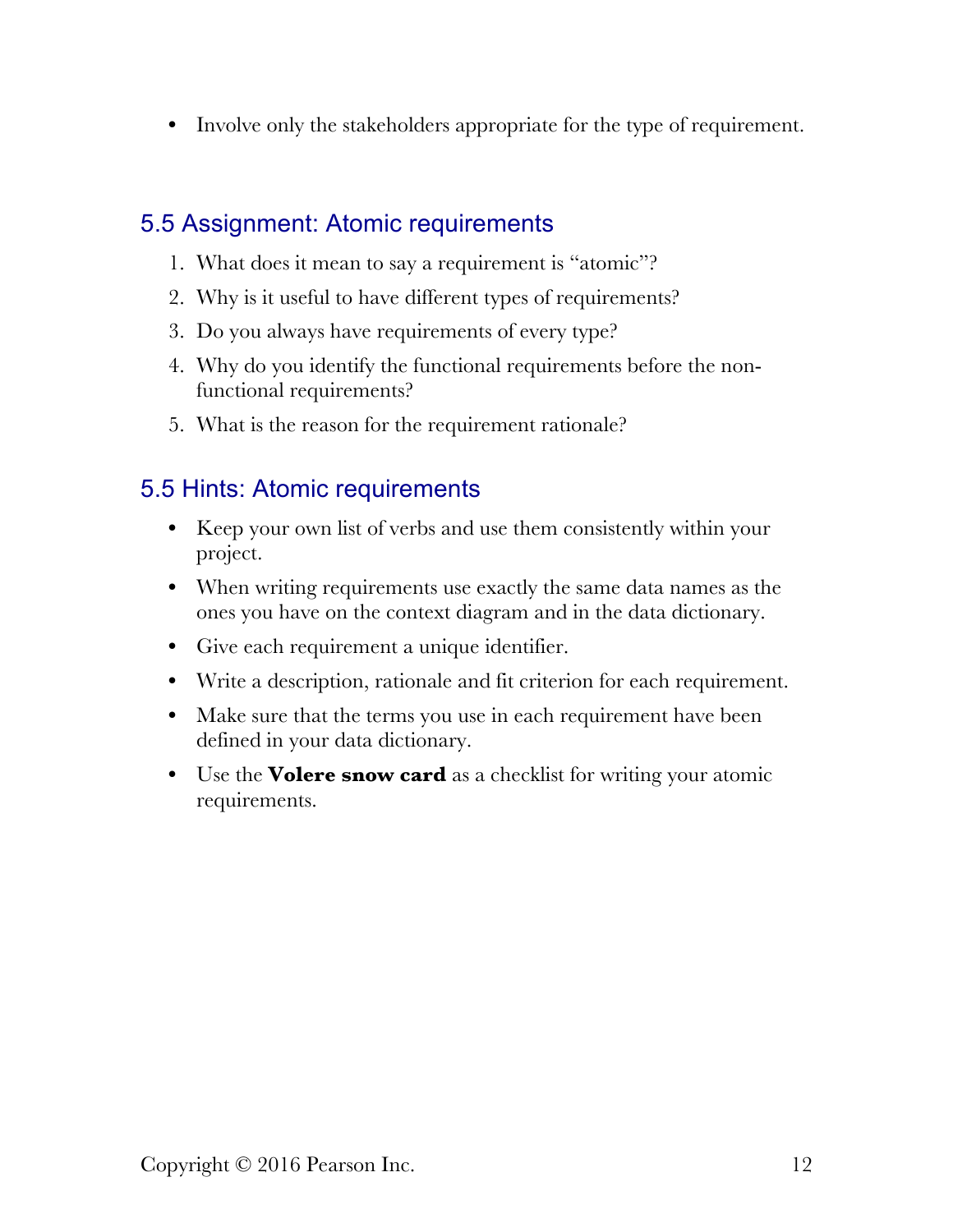#### 5.5 Hints: Volere snow card

| Requirement #:                    | Requirement Type: | Event/BUC/PUC#:                              |
|-----------------------------------|-------------------|----------------------------------------------|
| Description:                      |                   |                                              |
| Rationale:                        |                   |                                              |
| Originator:                       |                   |                                              |
| Fit Criterion:                    |                   |                                              |
| Customer Satisfaction:            |                   | Customer Dissatisfaction:                    |
| Priority:                         | Dependencies:     | Conflicts:                                   |
| Supporting Materials:<br>History: |                   | Volere<br>Copyright © Atlantic Systems Guild |

#### 6.2 Assignment: Discover relevant deviations

Consider the following scenario for checking a passenger onto a flight. Identify the exceptions and alternatives that you consider most relevant in this situation:

- 1. Get the passenger's ticket or record locator.
- 2. Check this is the correct passenger, flight and destination.
- 3. Check the passport is valid and belongs to the passenger.
- 4. Record the frequent flyer number.
- 5. Find a seat.
- 6. Ask security questions.
- 7. Check the baggage onto the flight.
- 8. Provide boarding pass and bag tags.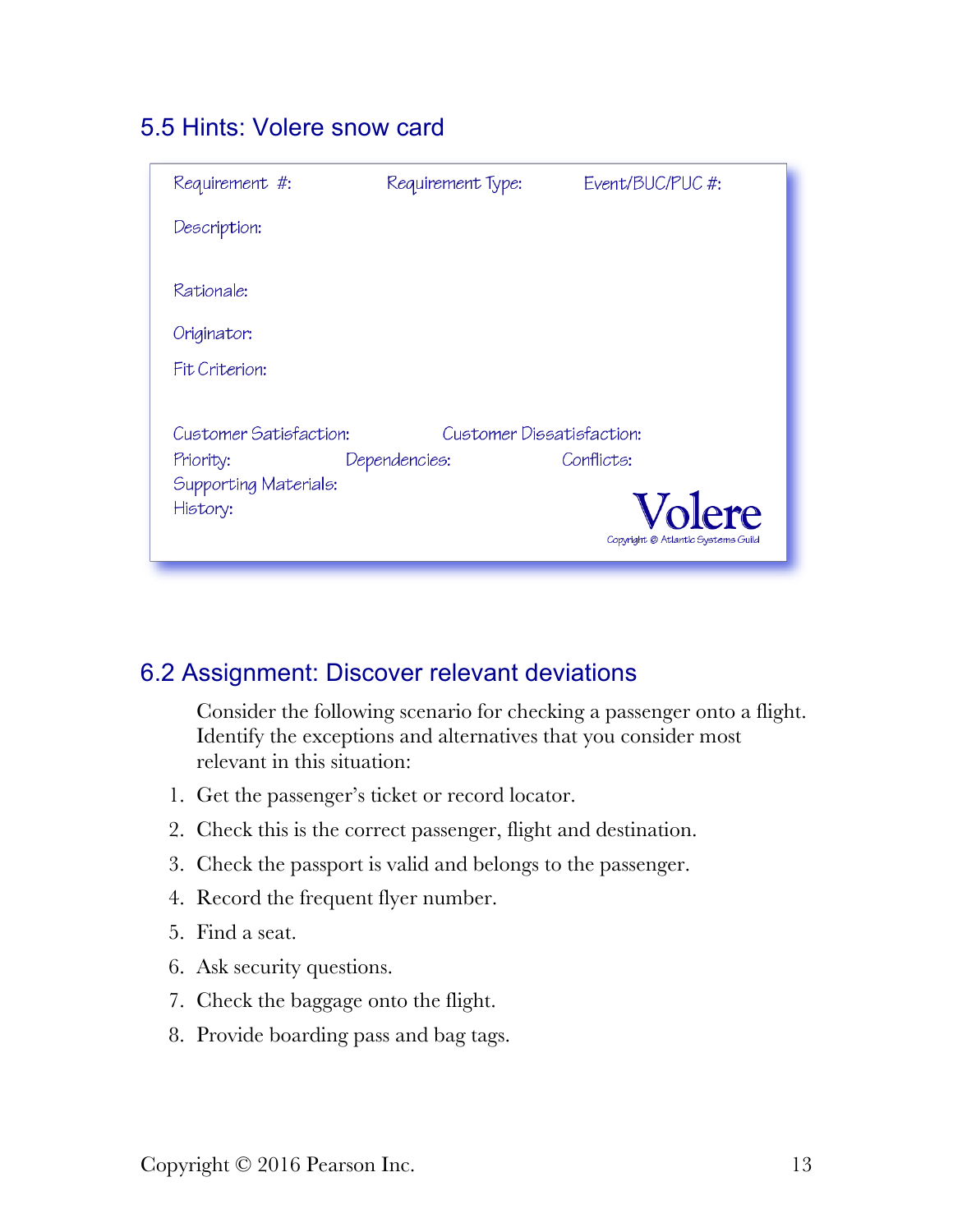### 7.1 Assignment: Making requirements testable

- 1. Why have a fit criterion as part of an atomic requirement?
- 2. Who do you think should write the fit criteria?
- 3. What advice would you give another business analyst about how to write fit criteria?
- 4. Who are all the people who use the fit criteria?
- 5. Why does an atomic requirement have more than one attribute?
- 6. How is the Quality Gateway implemented in your project(s)?

### 8.1 Assignment: Requirements strategy

- 1. How can you ensure that your project uses a common language for communicating requirements knowledge?
- 2. What are the variables that influence your requirements strategy?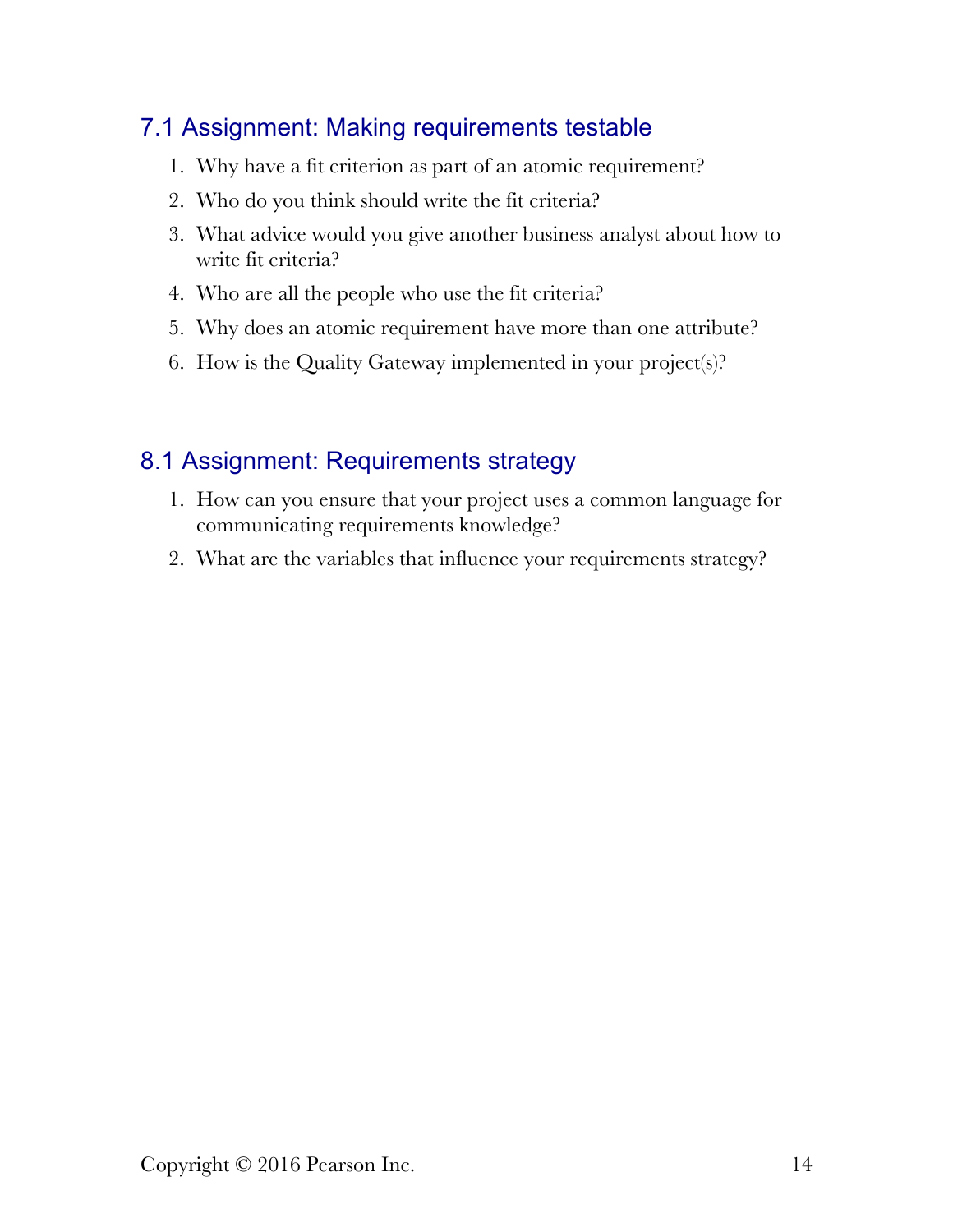# **Glossary of the terms used in this course**

**Adjacent system** — a system that provides information to, or receives information from, the work. We study the adjacent system to understand why and how it communicates, as well as understanding the reason that it communicates with our work.

**Agile** – this term generally means developing systems using iteration, prioritization, and discovering the requirements in a "just in time" manner. This is also referred to in this course as "iterative".

**Apprenticing** — the business analyst learns the work or business that the end-user does by doing the work under the end-user's supervision.

**Association** — a business link between classes. It's also known as a **relationship**.

**Attribute —** an element of stored data. Also see **data element**.

**Atomic Requirement** — a measurable, testable requirement that does not need further decomposition. See also: Functional Requirement, Nonfunctional Requirement.

**Brainstorming** — a group of interested, bright people who try to generate as many ideas as possible for the product by feeding off one another's ideas.

**Business analyst —** the person in, most organizations, responsible for discovering and recording the requirements. It's also called requirements analyst, requirements engineer or systems analyst.

**Business event** — something that happens and causes the work to respond. Business events happen either outside the work in the adjacent systems, or because it is time for the work to produce some service. Business events are such things as *Customer pays an invoice*, *Truck reports all roads have been treated*, *Time to read electricity meters, Viewer wants to watch TV*.

**Business use case (BUC)** — the response that the work or business makes to a business event. Think of this as a self-contained amount of functions and data that are activated in their own discrete time frame.

**Class —** a collection of data attributes about a single subject relevant to the work.

**Client** — the person who pays for the development of the product. This can be someone in your organization, or someone outside for whom you are building the product. It's also known as Sponsor. See also customer.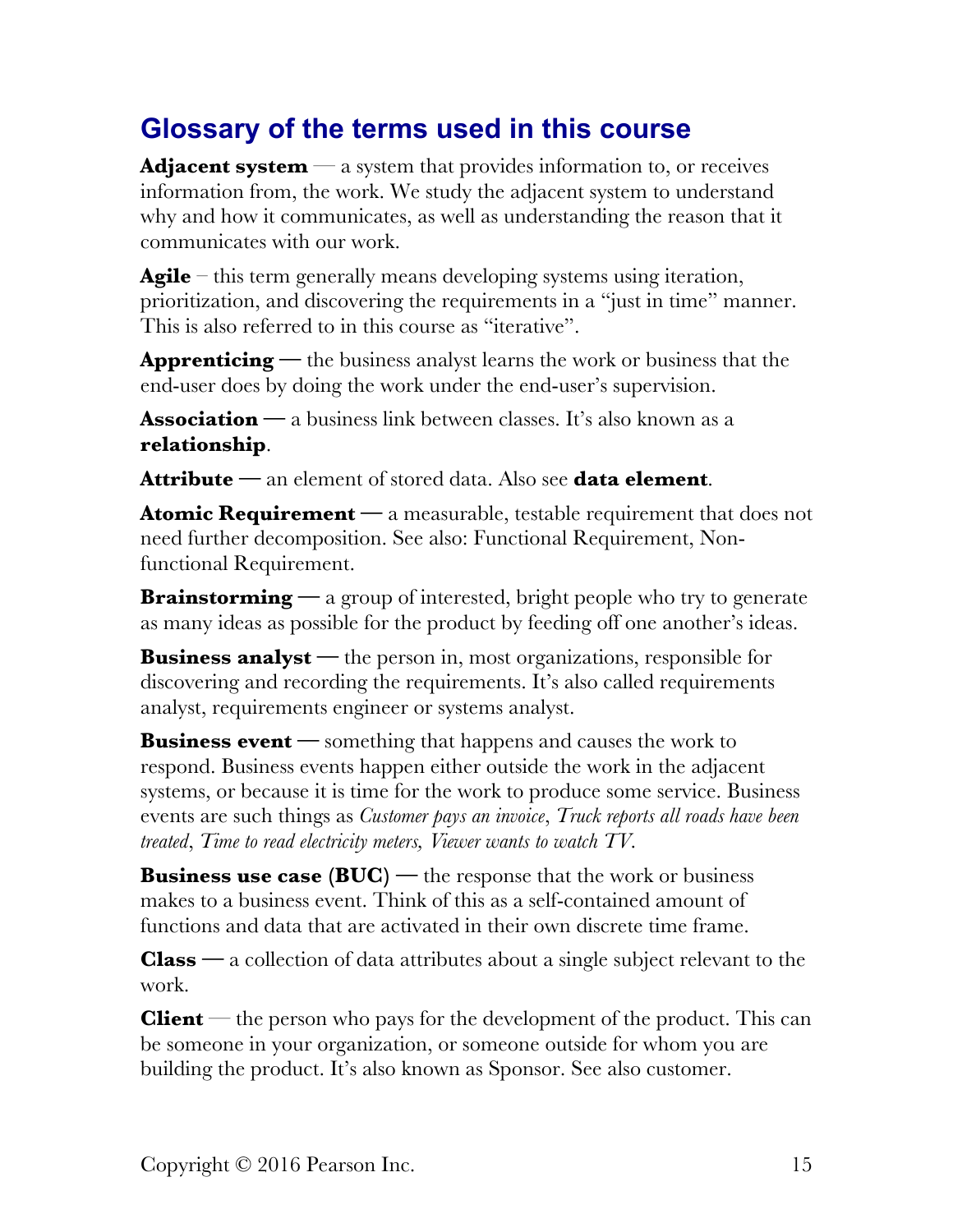**Constraint** — a pre-existing restriction that limits the solution you can provide. This can be a design constraint (the product shall run on a mobile telephone) or a project constraint (the product shall be available three months from now). A constraint is a type of requirement.

**Context diagram —** a diagram showing the work to be studied encapsulated as one process, and the data connections to the outside world represented as adjacent systems.

**Context** —the subject matter, people and organizations that might have an impact on the requirements for the product. The context of study, or the work context, identifies the work that is to be studied, and the adjacent systems that interact with this work. The product context identifies the scope of the product and its interactions with users and other systems.

**Cooperative adjacent system —** an adjacent system that provides an immediate and predictable service to the work or product. It is usually an automated system with a database containing information used by the work.

**Customer** — the person who buys the product. See also client.

**Data element —** an individual item of data that is not subdivided for requirements purposes. It's also known as **attribute**.

**Data flow** — data that moves from one process to another, usually represented by a named arrow.

**Data store—**a repository of data. It's used as a generic name for file, database, etc.

**Design** — the act of crafting a solution to fit the requirements.

**Developer** — usually refers to someone who builds the resultant system. It's also known as programmer.

**Entity —** see class.

**Eventual owner** — the person or organization that will ultimately own the developed product or system. This could be an organization that develops a system for in-house use, or a customer who buys the finished product.

**Fit criterion** — a quantification or measurement of the requirement so that you are able to determine if the delivered product satisfies the requirement.

**Function point** — a measure of functionality. This is used in requirements projects to measure the work area in order to project the amount of effort needed to study it and write the requirements.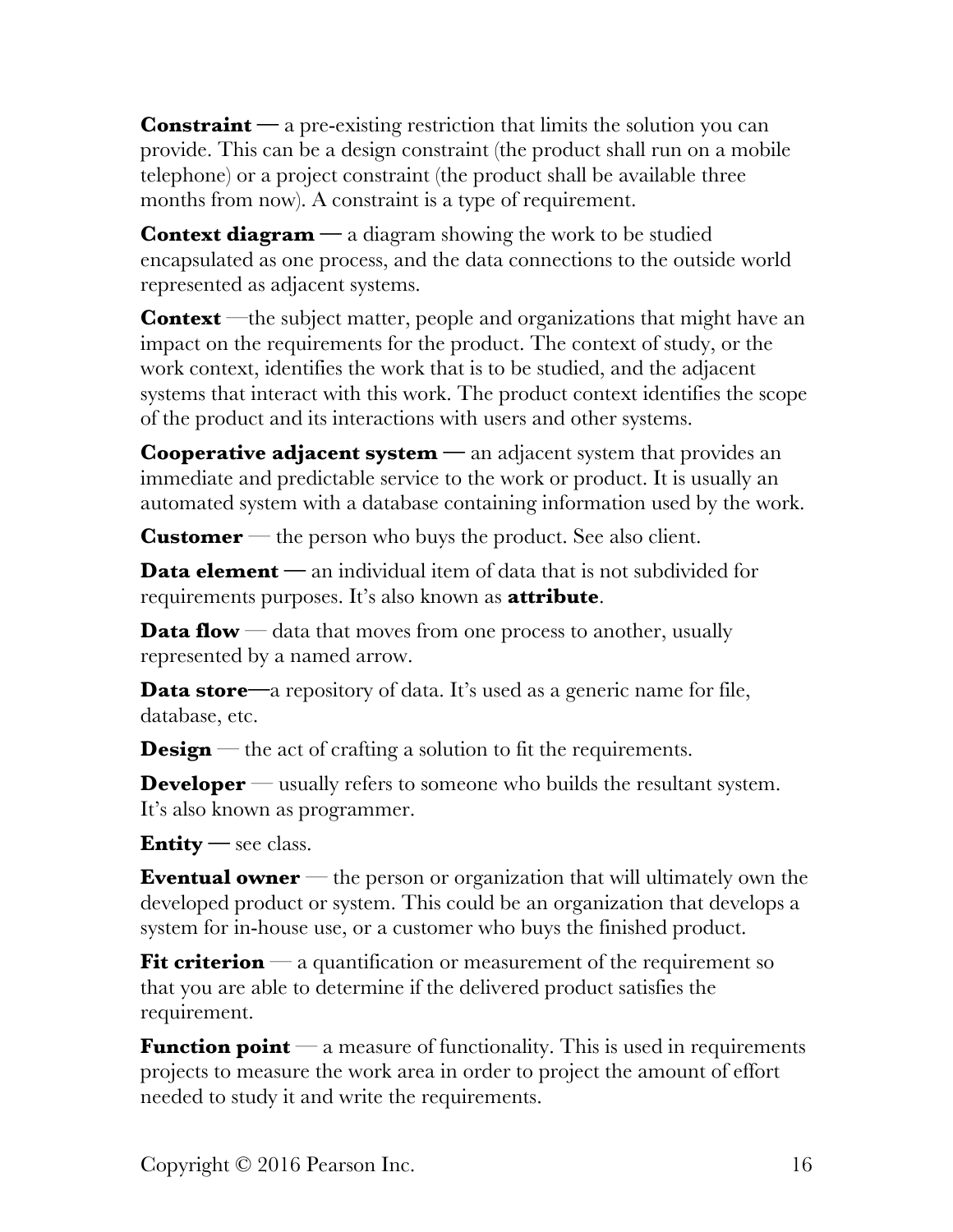**Functional requirement** — something that the product must do. Functional requirements are part of the fundamental processes or the essence of the product.

**Non-functional requirement** — a property, or quality that the product must have, such as an appearance, or a speed or accuracy property. Nonfunctional requirements specify how well the functionality must be carried out.

**Product** — that which you are about to build, and for which the requirements are written. Product usually means a software product, but the requirements can be for any kind of product, system or service.

**Product use case (PUC)** — part or all of a business use case. The product use case is an amount of functionality allocated to the product. Requirements are written for the PUC.

**Project sociology analysis** — the act of identifying all the stakeholders for the requirements project.

**Prototype** — a simulation of the product using either software prototyping tools, or lo-fidelity whiteboard or paper mock-ups. The purpose of the prototype is to aid the gathering of requirements. It is not used here to mean a design prototype.

**Requirement** — something that the product must do, or a property that the product must have.

**Requirements analyst** — see business analyst.

**Requirements knowledge model —** a class diagram showing the information that is typically gathered by the requirements activity.

**Requirements Specification** — a document that contains the requirements. The specification defines the product, and may be used as a contract to build the product.

**Requirer** — anyone who has requirements. This is also referred to as a **stakeholder**.

**Snow card** — an 8 by 5 inch card with the components of the requirement printed on it. It is used as a low-tech way of writing requirements.

**Stakeholder** — a person with some interest in the product. For example, the client for the development, a user, or somebody who builds the product. Some stakeholders are remote, for example an auditor, a safety inspector, a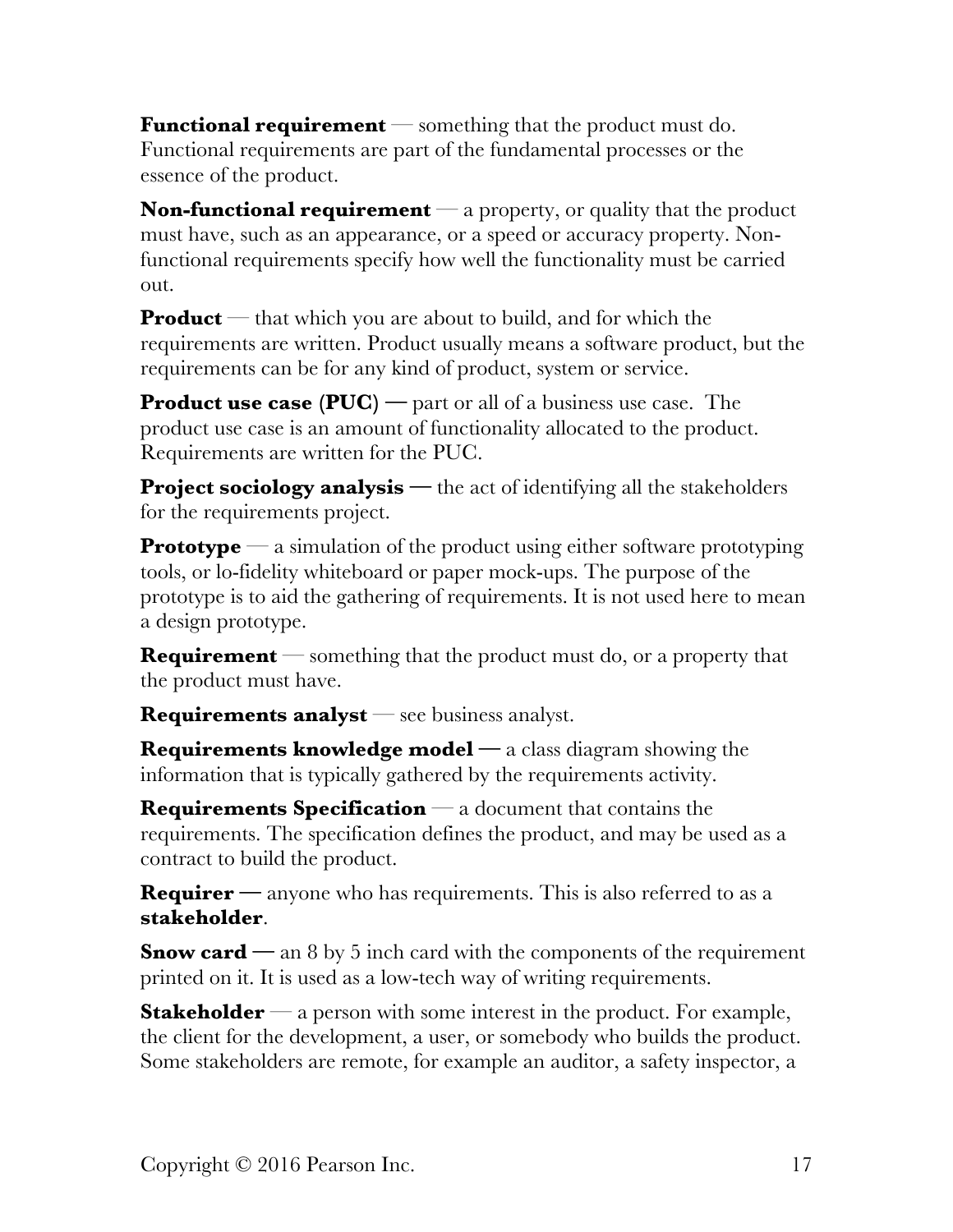company lawyer. Stakeholders as used here are not necessarily financial stakeholders.

**Story** — simple description of a capability from the point of view of the person who needs the new capability. It's used in agile development as the basis for deriving atomic requirements.

**System** — any combination of humans, hardware technology, software technology or materials that carries out a defined purpose. It is best qualified to explain the type of system under discussion. This could be a sociotechnical system that involves people and technology, a computer system that involves a mixture of hard and soft technology, a software system that involves soft technology, or a social system that just involves human beings. System in this course never means just the computer, or the software system.

**Systems analysis** — the craft of modeling the system's functions and data.

**Use case —** this term is elastic and should be qualified as either: a business use case (BUC), product use case (PUC) or system use case (SUC).

**User** — the person, or system, that has a direct connection with the product. It's also known as end-user.

**Volere** – Volere is the name given to the collection of techniques, courses, templates, books, etc. created by Suzanne and James Robertson. More at www.volere.co.uk.

**Work —** the business area that eventually will include the product. The work is the part of the world that it is necessary to study in order to discover the requirements for the product. The work contains people, existing computer systems, business processes, roles, business rules and anything else that affects the decision about what to build or change, and whether it will fit into the world.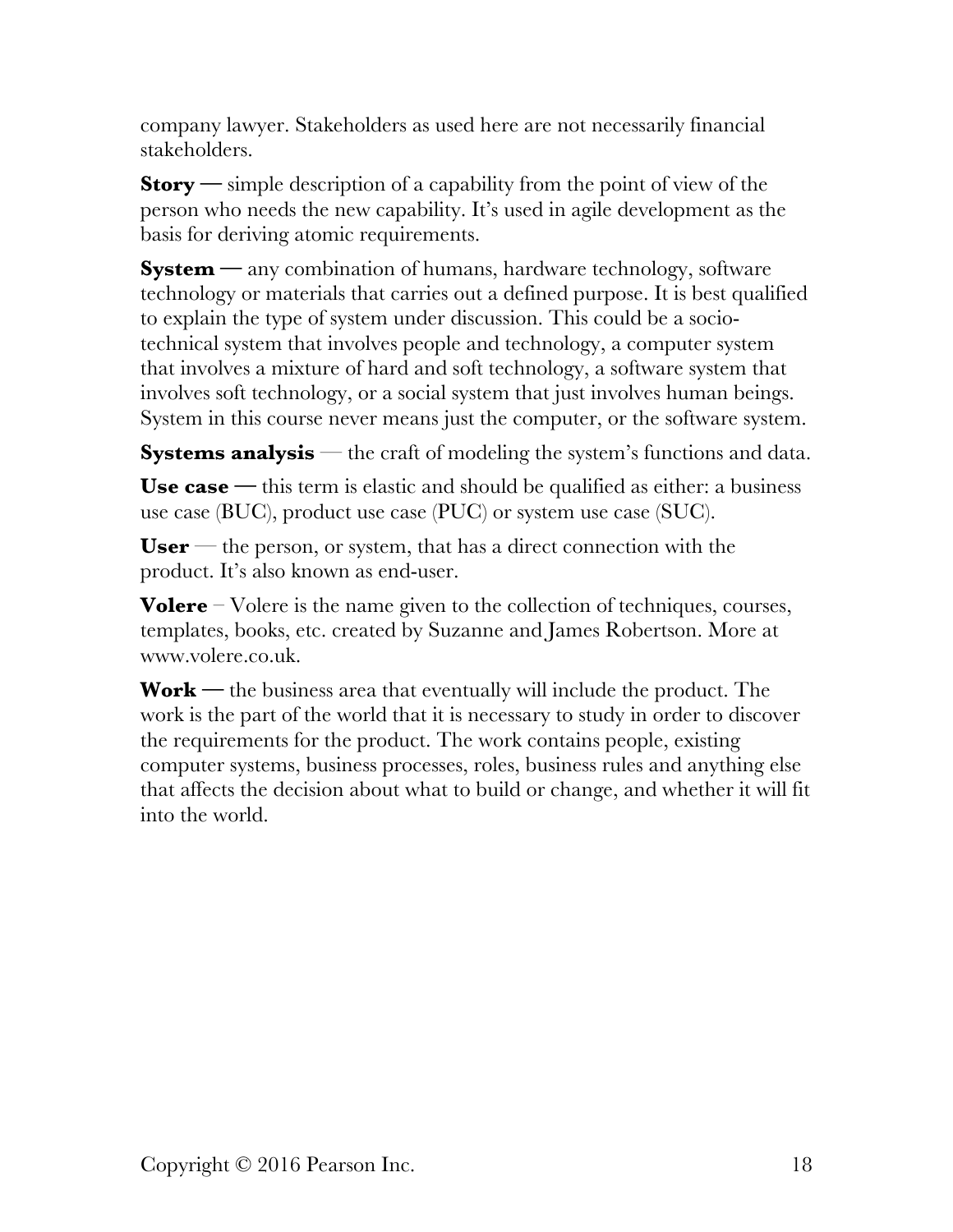# **Volere Requirements Specification Template**

The Volere Requirements Specification Template is intended for use as a basis for your requirements specifications. The template provides sections for each of the requirements types appropriate to today's software systems.

The following is the table of contents only. It is intended to give you an idea of the scope and depth of this d document. You may download the complete template from the Volere site www.volere.co.uk and adapt it to your requirements gathering process and requirements tool. The template can be used with Requisite, DOORS, Caliber RM, IRqA, Yonix and other popular tools. There is a review of requirements tools at www.volere.co.uk/tools.htm.

*The template is copyright © 1995 – 2015 the Atlantic Systems Guild Limited.*

#### Table of Contents

#### *1. The Purpose of the Project*

- 1a. The User Business or Background of the Project Effort
- 1b. Goals of the Project

#### *2. The Stakeholders*

- 2a. The Client
- 2b. The Customer
- 2c. Other Stakeholders
- 2d. The Hands-On Users of the Product
- 2e. Personas
- 2f. Priorities Assigned to Users
- 2g. User Participation
- 2h. Maintenance Users and Service Technicians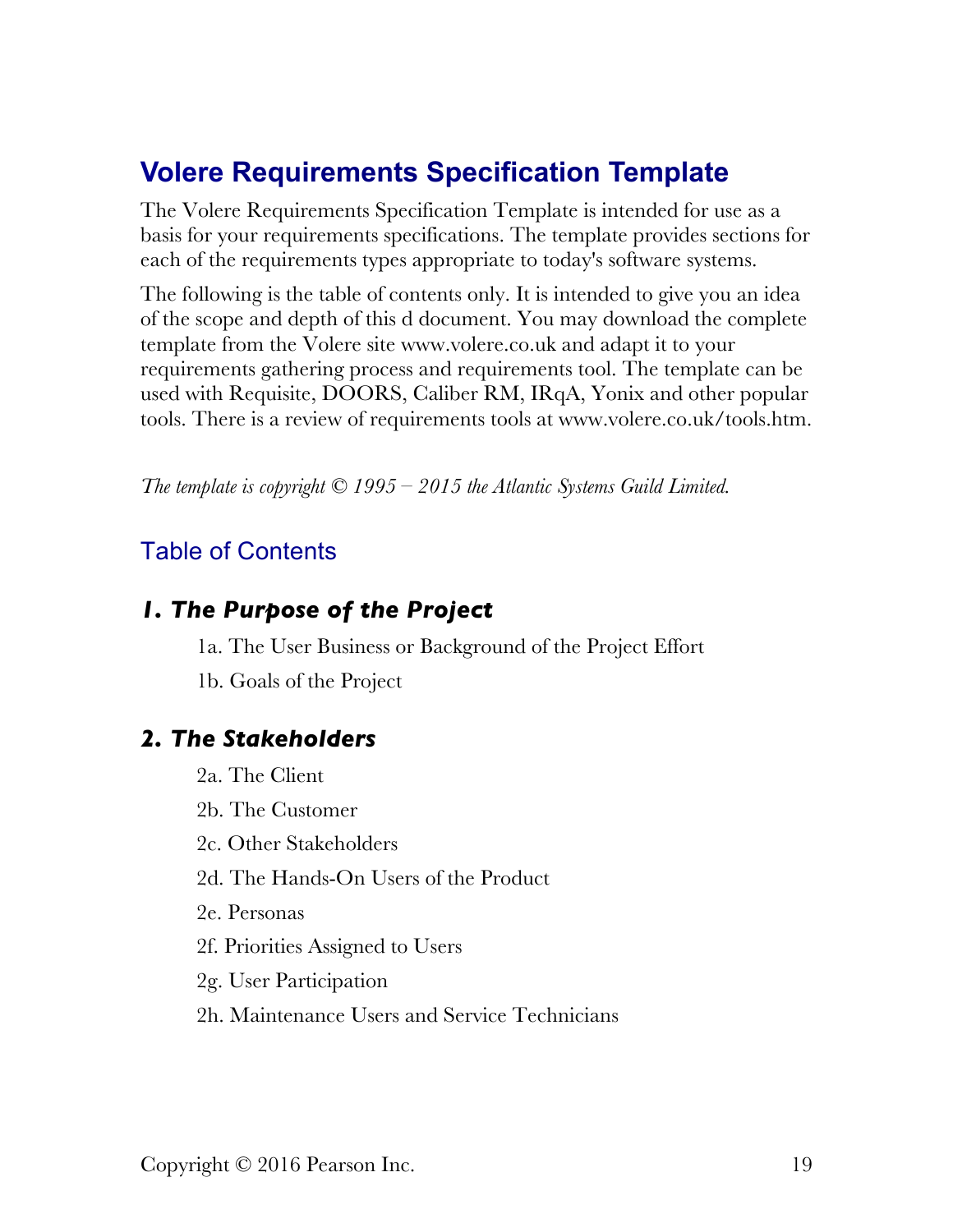#### *3. Constraints*

- 3a. Solution Constraints
- 3b. Implementation Environment of the Current System
- 3c. Partner or Collaborative Applications
- 3d. Off-the-Shelf Software
- 3e. Anticipated Workplace Environment
- 3f. Schedule Constraints
- 3g. Budget Constraints
- 3h. Enterprise Constraints

#### *4. Naming Conventions and Terminology*

4a. Glossary of All Terms, Including Acronyms, Used by Stakeholders Involved in the Project

- 5. Relevant Facts and Assumptions
- 5a. Relevant Facts
- 5b. Business Rules
- 5c. Assumptions

### *6. The Scope of the Work*

6a. The Current Situation 6b. The Context of the Work 6c. Work Partitioning 6d. Specifying a Business Use Case (BUC)

### *7. Business Data Model and Data Dictionary*

- 7a. Business Data Model
- 7b. Data Dictionary

### *8. The Scope of the Product*

8a. Product Boundary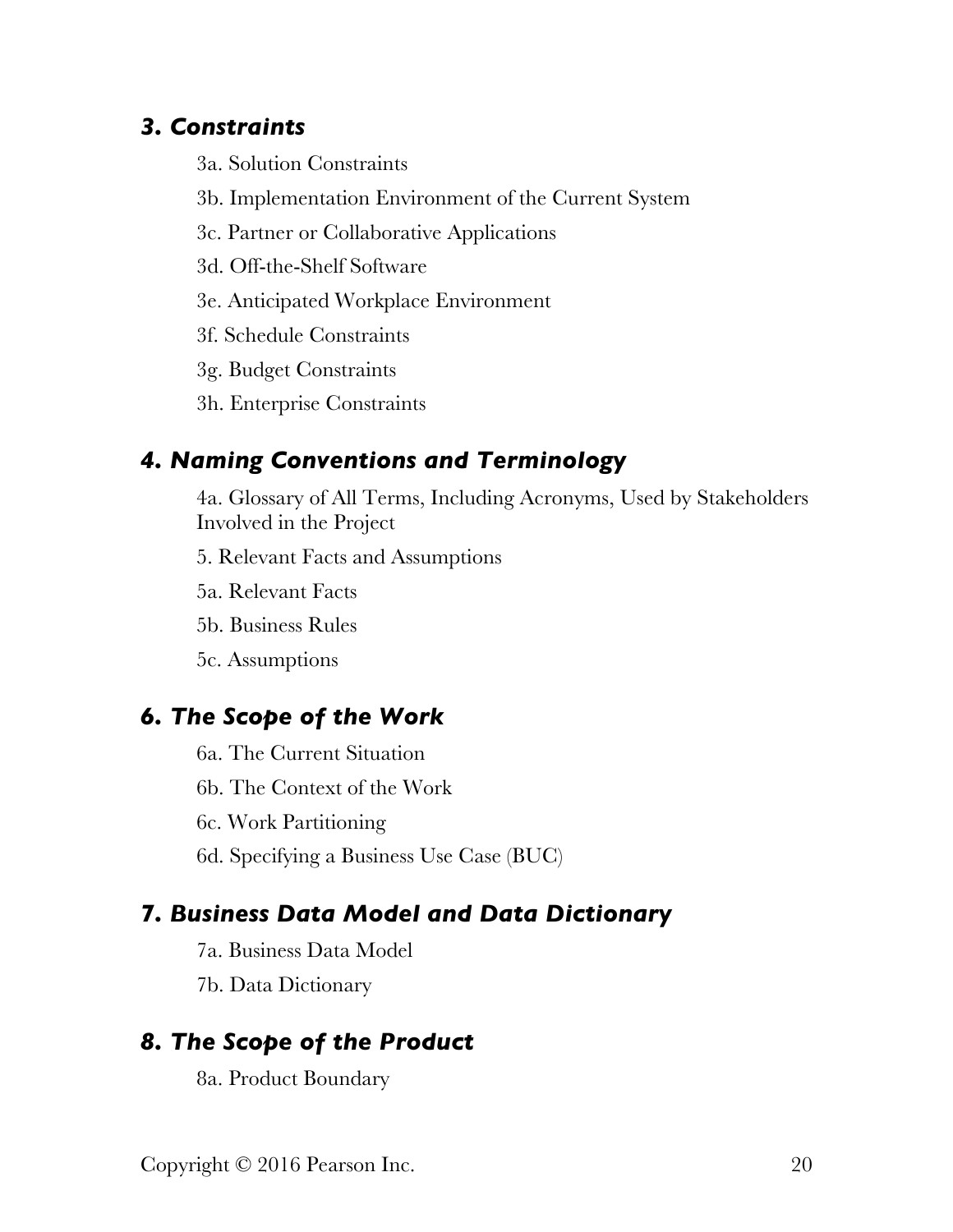8b. Product Use Case Table 8c. Individual Product Use Cases

#### *9. Functional Requirements*

9a. Functional Requirements

### *Non-functional Requirements*

### *10. Look and Feel Requirements*

10a. Appearance Requirements 10b. Style Requirements

### *11. Usability and Humanity Requirements*

11a. Ease of Use Requirements 11b. Personalization and Internationalization Requirements 11c. Learning Requirements 11d. Understandability and Politeness Requirements 11e. Accessibility Requirements

# *12. Performance Requirements*

12a. Speed and Latency Requirements 12b. Safety-Critical Requirements 12c. Precision or Accuracy Requirements 12d. Reliability and Availability Requirements 12e. Robustness or Fault-Tolerance Requirements 12f. Capacity Requirements 12g. Scalability or Extensibility Requirements 12h. Longevity Requirements

### *13. Operational and Environmental Requirements*

13a. Expected Physical Environment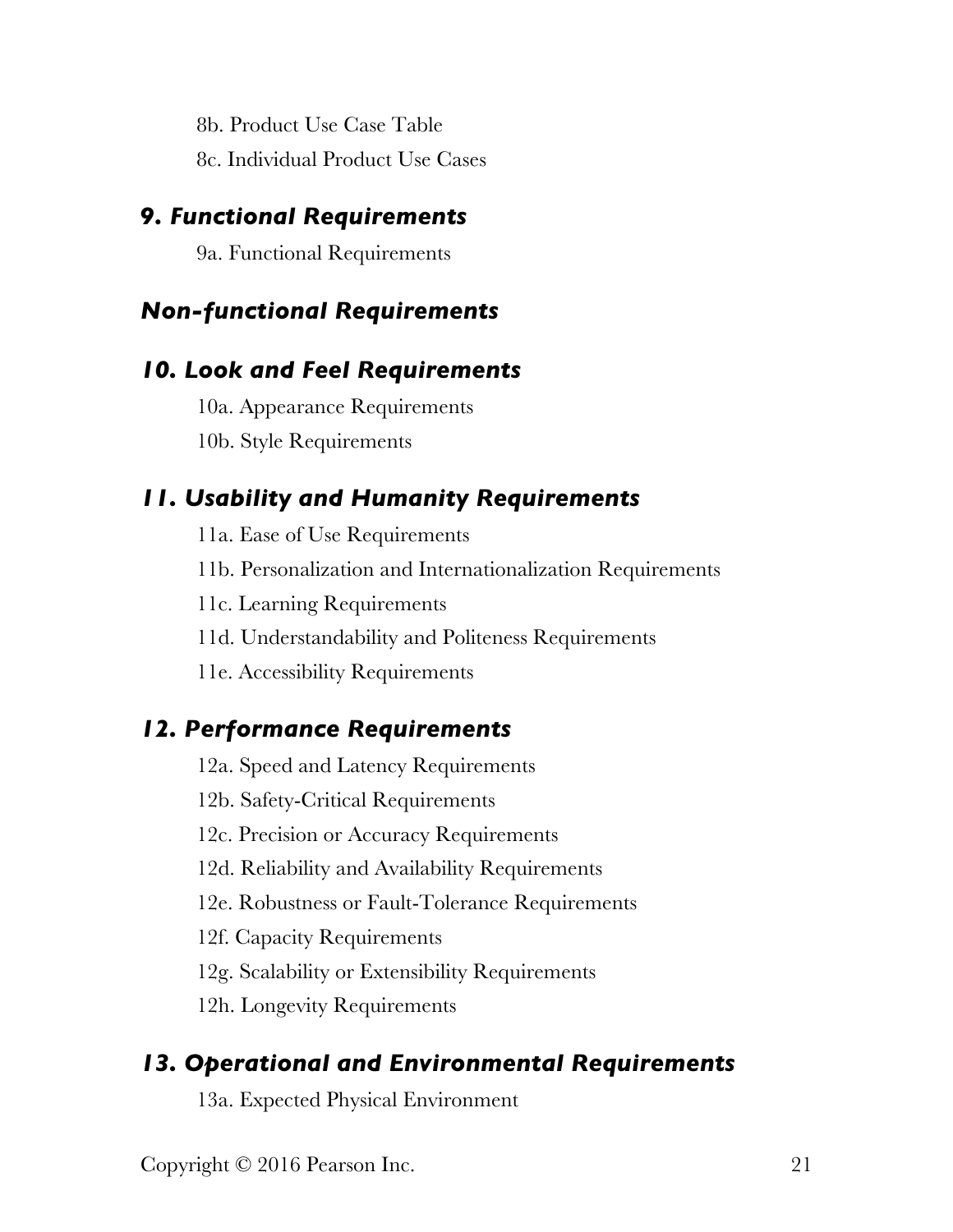13b. Wider Environment Requirements

13c. Requirements for Interfacing with Adjacent Systems

13d. Productization Requirements

13e. Release Requirements

13f. Backwards Compatibility Requirements

#### *14. Maintainability and Support Requirements*

14a. Maintenance Requirements 14b. Supportability Requirements

14c. Adaptability Requirements

#### *15. Security Requirements*

15a. Access Requirements 15b. Integrity Requirements 15c. Privacy Requirements 15d. Audit Requirements 15e. Immunity Requirements

### *16. Cultural Requirements*

16a. Cultural Requirements

#### *17. Compliance Requirements*

17a. Legal Compliance Requirements

17b. Standards Compliance Requirements

### *Project Issues*

### *18. Open Issues*

19. Off-the-Shelf Solutions

19a. Ready-Made Products

19b. Reusable Components

Copyright © 2016 Pearson Inc. 22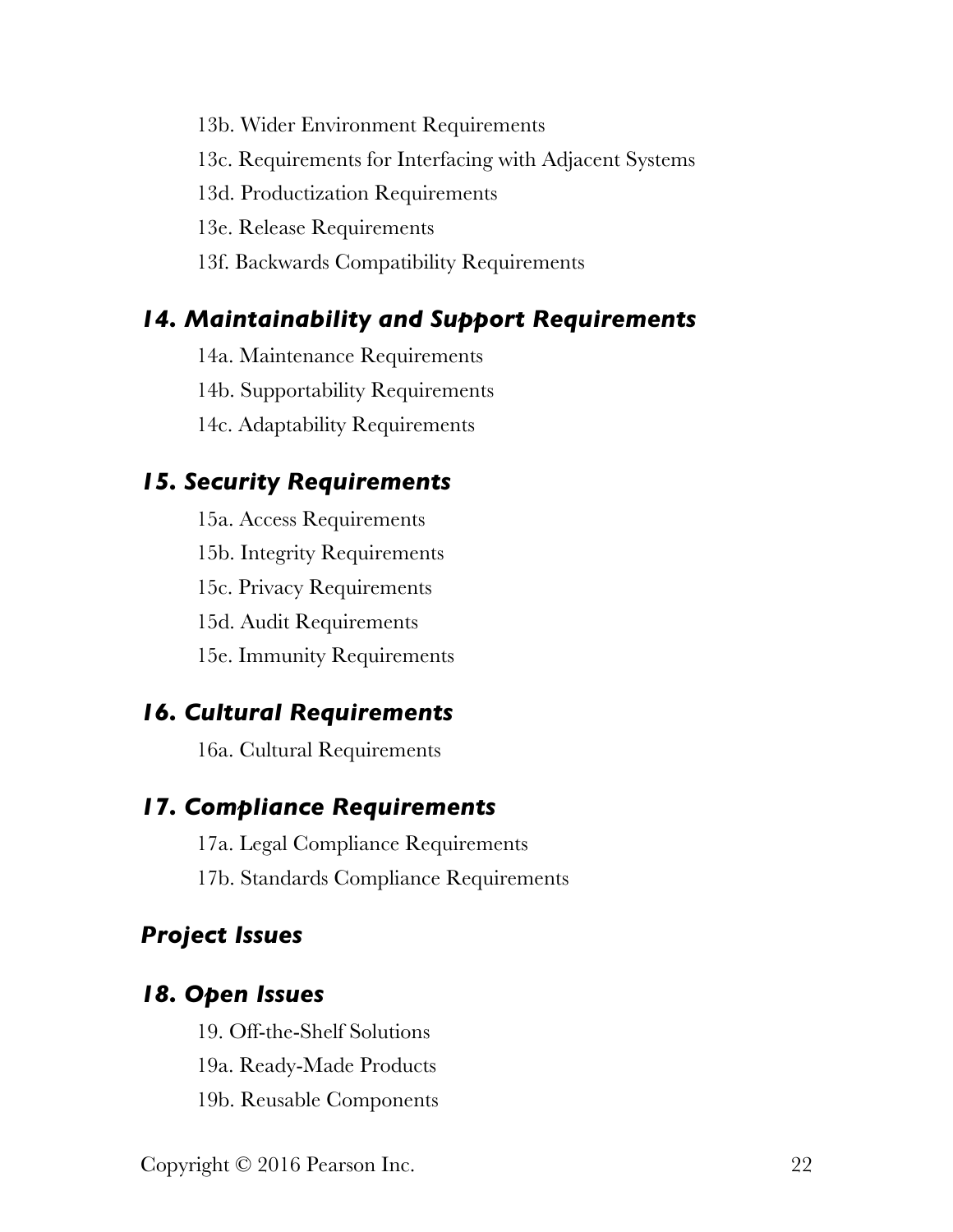19c. Products That Can Be Copied

#### *20. New Problems*

20a. Effects on the Current Environment

20b. Effects on the Installed Systems

20c. Potential User Problems

20d. Limitations in the Anticipated Implementation Environment That May Inhibit the New Product

20e. Follow-Up Problems

### *21. Tasks*

21a. Project Planning

21b. Planning of the Development Phases

### *22. Migration to the New Product*

22a. Requirements for Migration to the New Product

22b. Data That Has to Be Modified or Translated for the New Product

### *23. Risks*

# *24. Costs*

### *25. User Documentation and Training*

25a. User Documentation Requirements

25b. Training Requirements

# *26. Waiting Room*

# *27. Ideas for Solutions*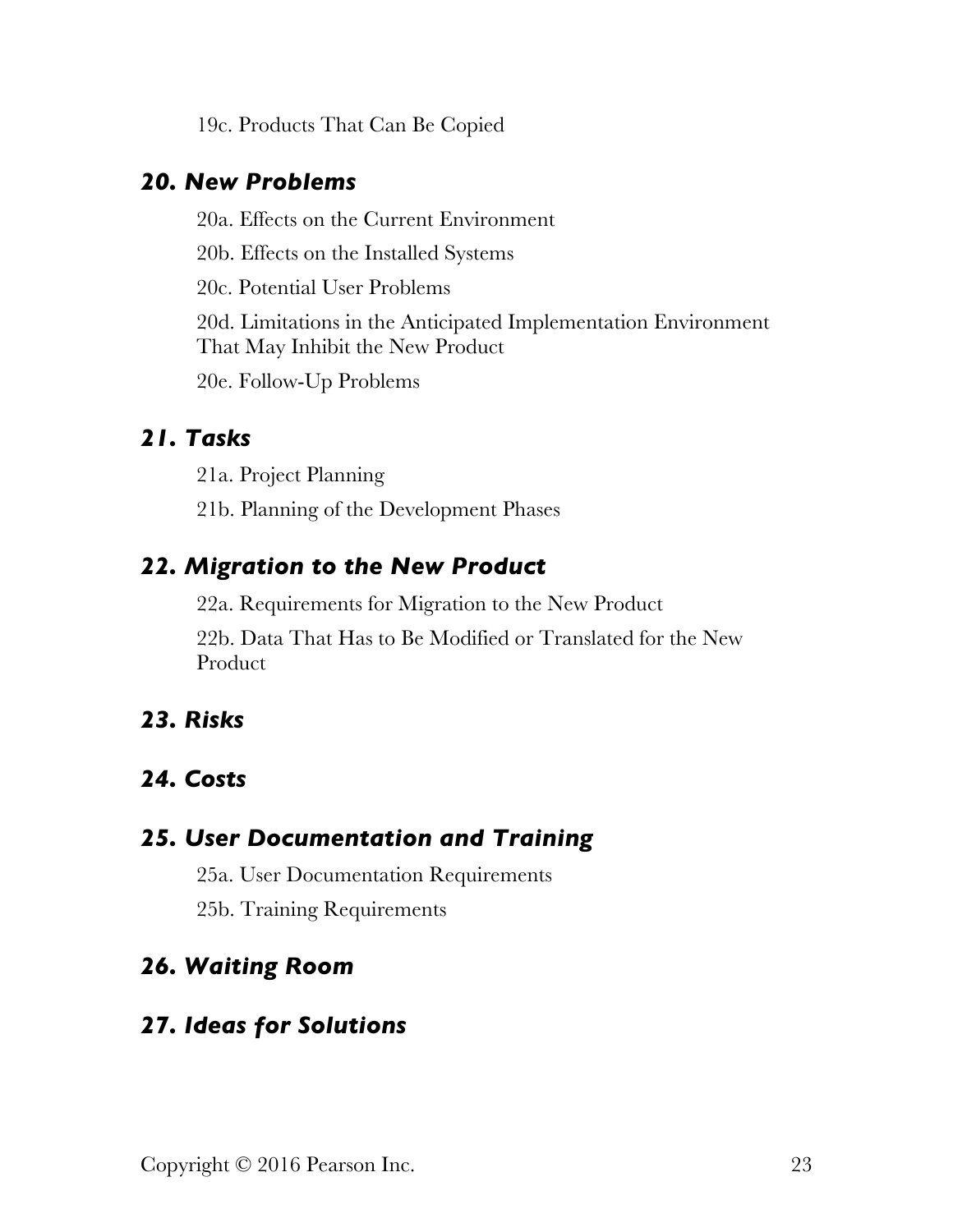# **Volere Stakeholder Map**

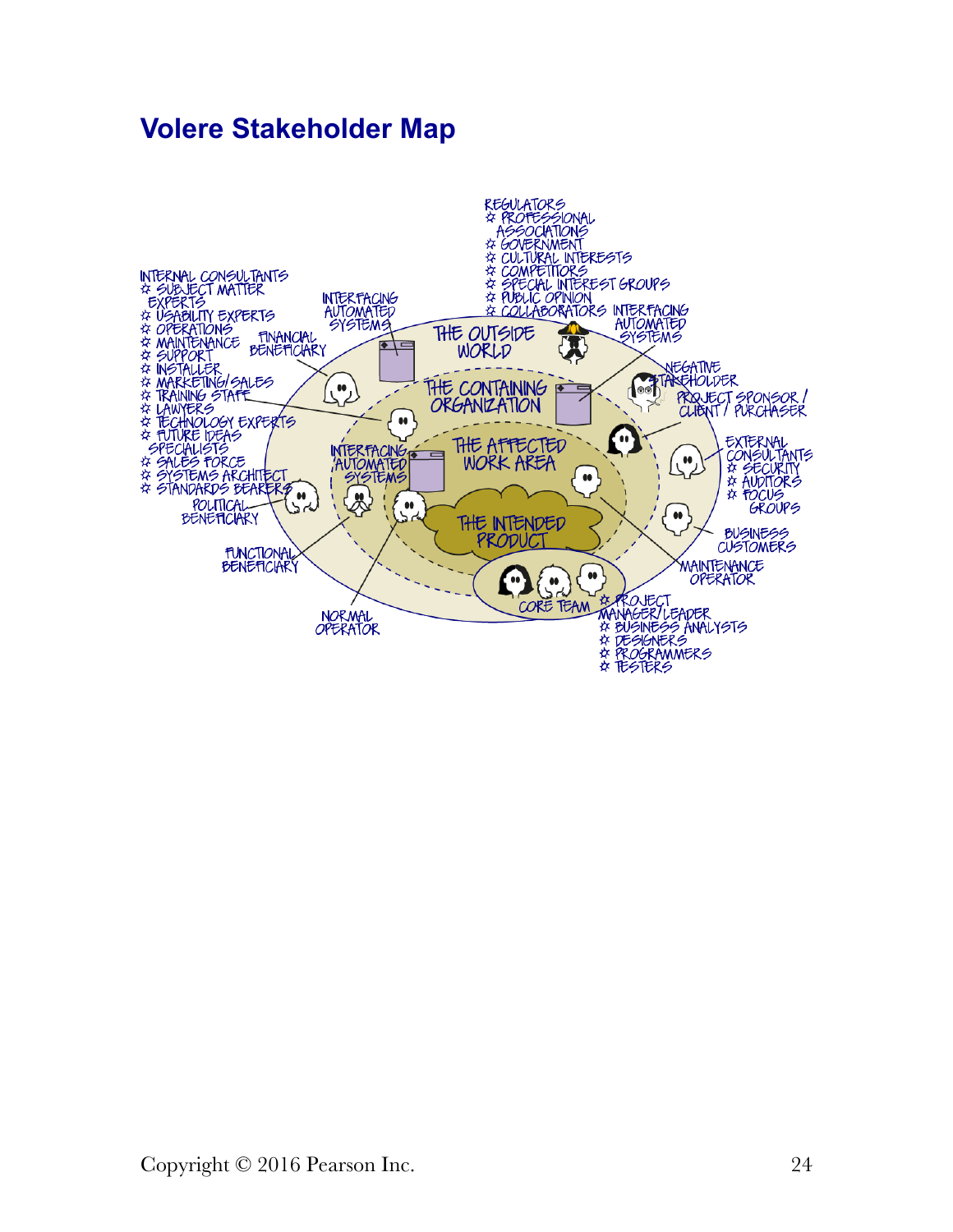# **Volere Requirements Knowledge Model**

The requirements knowledge model provides a language for collecting and communicating the information that you discover during requirementsrelated activities. We present it here as a guide to the information you need to consider, and as a tool for communication between the various stakeholders on your project.

The model also serves as a planning tool; you construct it to guide the requirements team as to what information should be gathered. Your own process must define who gathers which information, to what degree of detail and how it will be packaged and reviewed. The model below shows the links between the various classes of knowledge. Typically it is necessary to maintain these links for traceability purposes.

The numbers on the classes provide a cross reference to the relevant section(s) of the Volere template.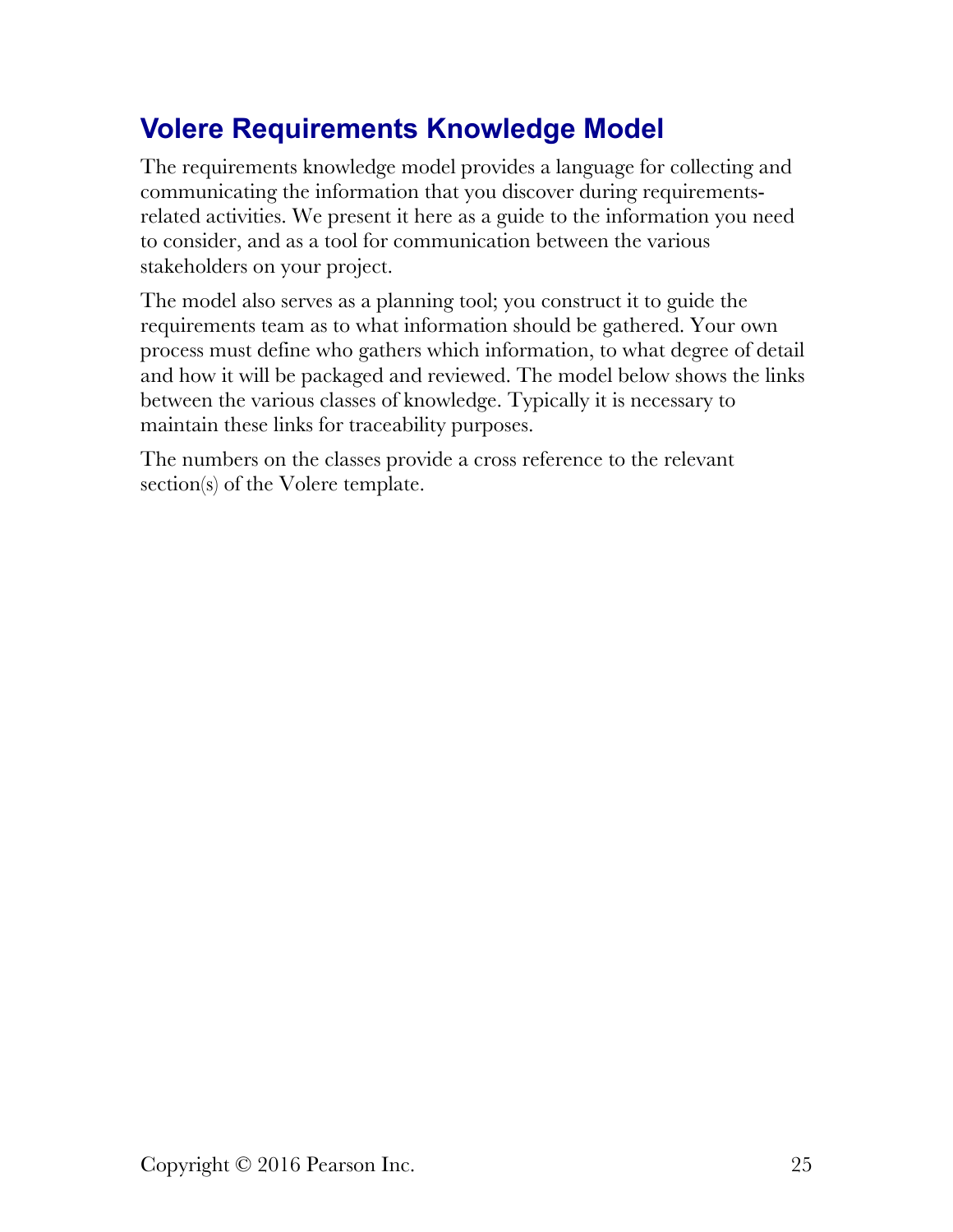

The knowledge model identifies the classes of knowledge concerned with requirements and the relationships between them.

The notation used is UML class diagram. If you are not familiar with this notation, it is read as follows:

- The rectangle represents a **class or entity** of knowledge, the name of the class is written in the rectangle
- The line joining rectangles represents a **relationship or association** between two or more classes
- **Multiplicity or cardinality** is represented by 1 (one) and \* (many).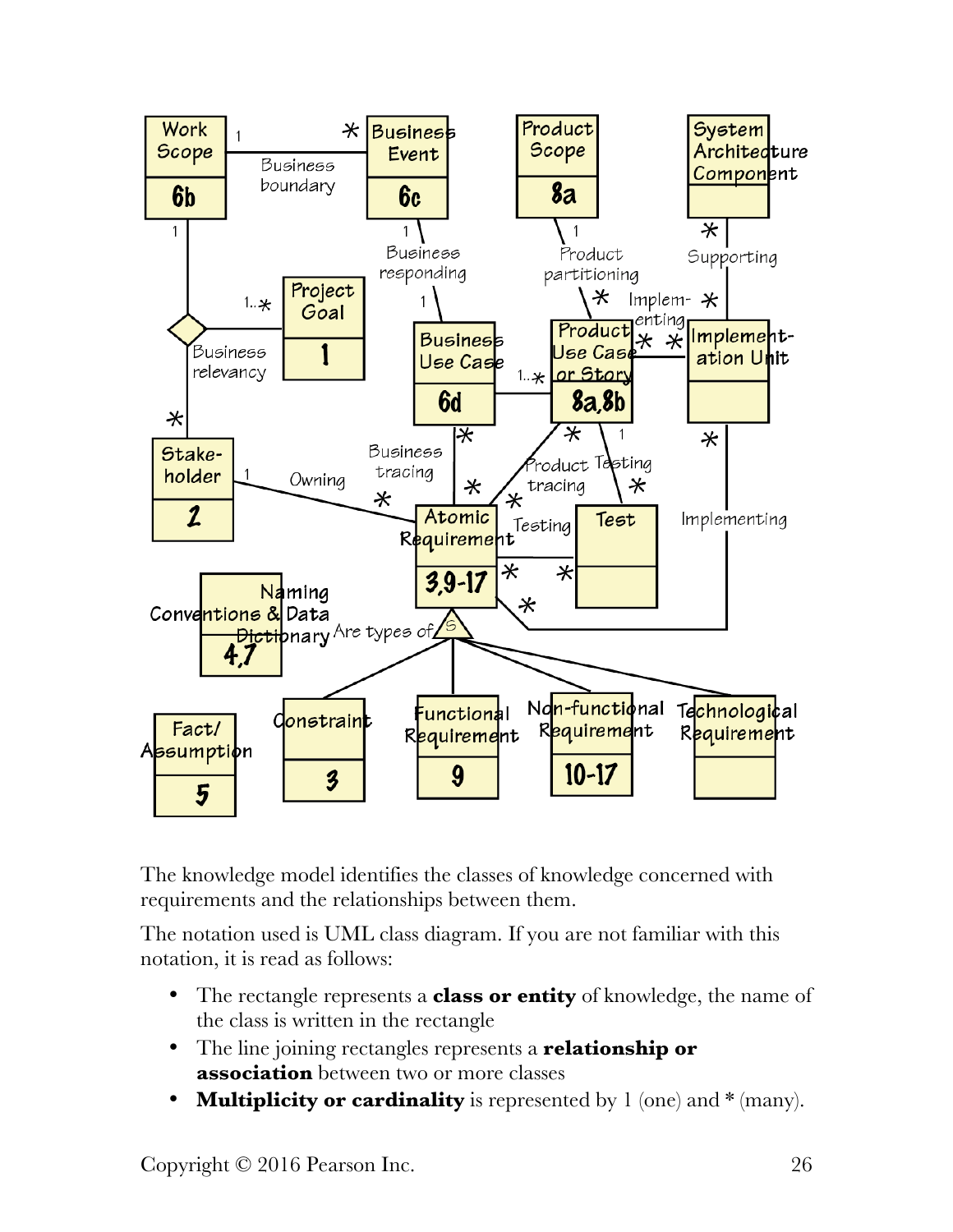### Definitions of Requirements Knowledge Classes and **Relationships**

It is not enough to have just names for classes of knowledge, you also need to have a common agreement of what those names mean. For example, if you have a class on your knowledge model called *Atomic Requirement* then your understanding of what that means should be identical to that of the rest of your team. In other words you need a dictionary to support the model you use. The following are definitions of the classes of knowledge and their associations. First we have listed the classes in alphabetical order and then the relationships in alphabetical order.

# *Knowledge Classes:*

### *Atomic Requirement*

**Purpose:** A Requirement specifies a business need or want. A requirement has a number of attributes as listed below.

#### **Attributes**:

Requirement Number Requirement Description Requirement Rationale Requirement Type Requirement Fit Criterion Requirement Source Customer Satisfaction Customer Dissatisfaction Conflicting Requirements Dependent Requirements Supporting Material Version Number

**Considerations**: Also see the subtypes of requirement, namely Constraint, Functional requirement, Non-functional requirement, Technological requirement.

**Suggested Implementation**: Sections 9 through 17 of the Template. There are various automated tools available; these allow team access to the requirements.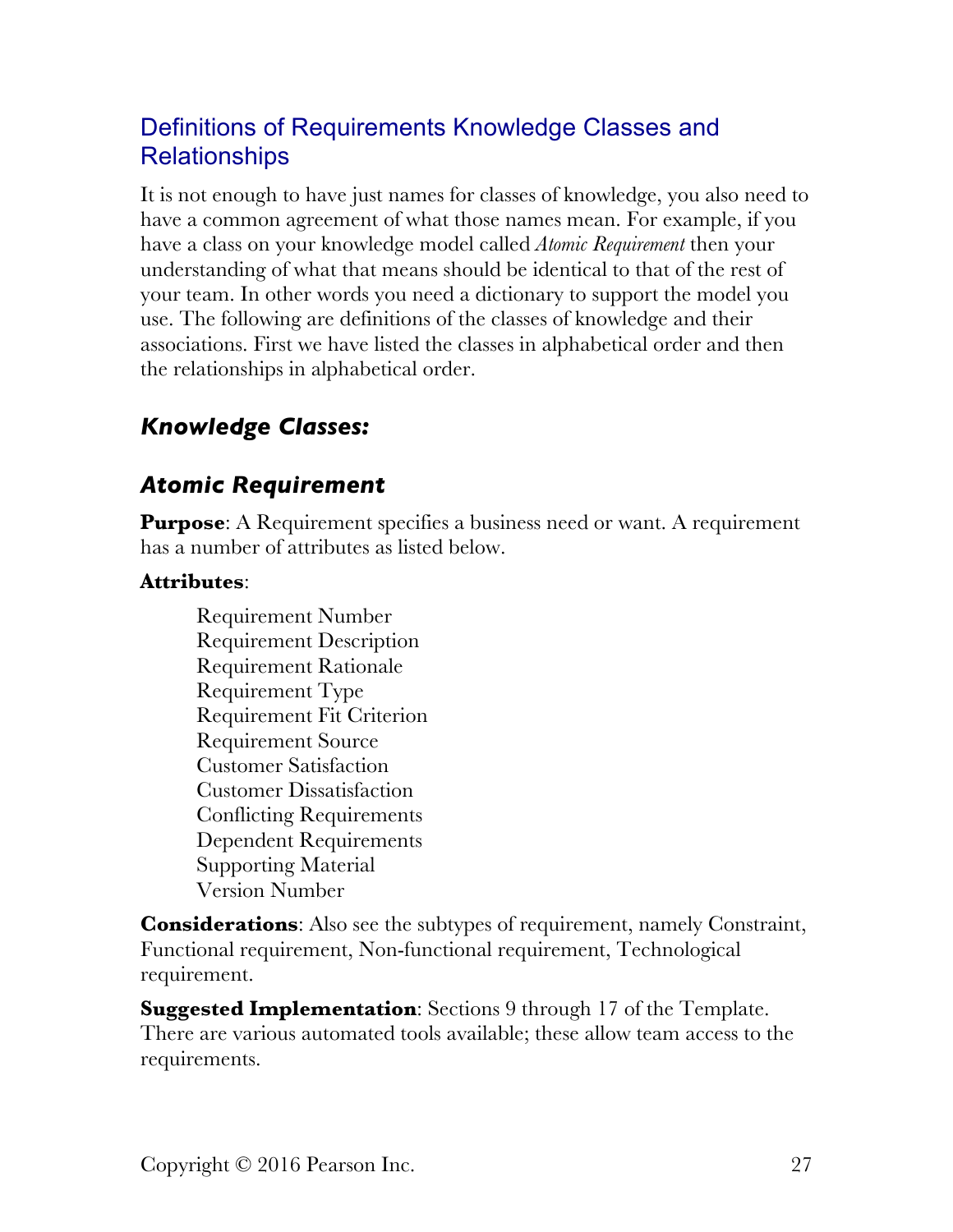#### *Business Event*

**Purpose**: A Business Event is a happening outside the work scope that is in effect a demand for some service provided by the work. For example, a motorist passes an electronic tollbooth, a customer orders a book, a doctor asks for the scan of a patient, a pilot lowers the landing gear.

Business events can also happen because of the passage of time. For example, if a customer's bill is not paid in 30 days, then it is time for the work to send a reminder. Or it is two months before an insurance policy is due to expire.

#### **Attributes**:

Business Event Name Business Event Adjacent Systems/Actors Business Event Summary

**Considerations**: It is important to recognize the business event. Its nature, the circumstances that exist at the time the event happens, the activity of the adjacent system at the time of the business event are all important indicators of the appropriate response.

**Suggested Implementation**: This is in section 6 of the Volere Requirements Specification Template. A list of the business events and their associated input and output flows will suffice. It is practical to give each business event a unique identifier.

#### *Business Use Case*

**Purpose:** A Business Use Case (often referred to as a BUC) is the processing done in response to a business event. For example, a policyholder decides to make a claim is a business event. The business use case is all the processing done by the work to approve or deny the claim. Also see Product Use Case.

#### **Attributes**:

Business Use Case Name Business Use Case Description Business Use Case Input Business Use Case Outputs Business Use Case Rationale Business Use Case Priority Normal Case Scenario Exception Case Scenarios

Copyright © 2016 Pearson Inc. 28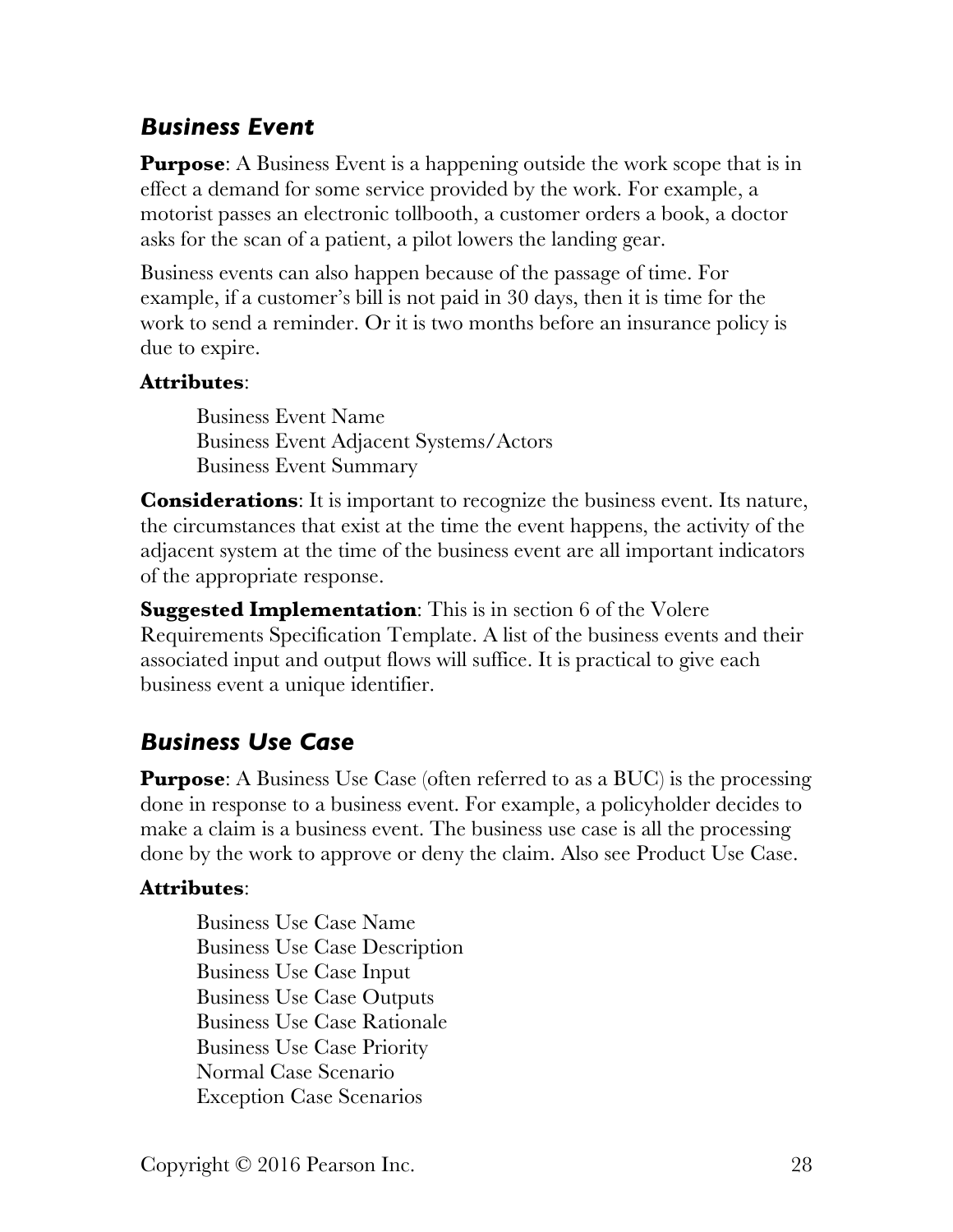Preconditions Post or exit conditions

**Considerations**: Business use cases are self-contained portions of the work, and can be studied independently. For this reason they are an important unit that project leaders can use to structure the analytical work.

**Suggested Implementation:** Also section 6 of the Volere Requirements Specification Template. An automated tool that allows sharing of the business use case attributes is advisable. BUCs can be represented using any combination of Business process models, sequence diagrams, activity diagrams, scenarios or any other representation that is acceptable to the people involved – providing the BUC is within the boundaries declared for the Business Event.

### *Constraint*

**Purpose:** A constraint is a type of requirement. It is a constraint on the design of the product, or a constraint on the project itself, such as budget or time restrictions.

**Considerations:** We treat them as a type of requirement that must be met. However, we highlight them, as it is important that you and your management are aware of them.

**Suggested Implementation:** Section 3 of the Template. Design constraints should be recorded in the same way as the other requirements. See the knowledge class **Requirement** for the attributes.

# *Fact/Assumption*

**Purpose**: An assumption states an expectation on which decisions about the project are based. For example, it might be an assumption that another project will be finished first, or that a particular law will not be changed or that a particular supplier will reach a specified level of performance. If an assumption turns out not to be true, then it indicates that there might be far reaching and unknown effects on the project.

A Fact is some knowledge that is relevant to the project and affects its requirements and design. A Fact can also state some specific exclusion from the product and the reason for that exclusion.

Fact/Assumption is a global class and could have an association with any of the other classes in your knowledge model.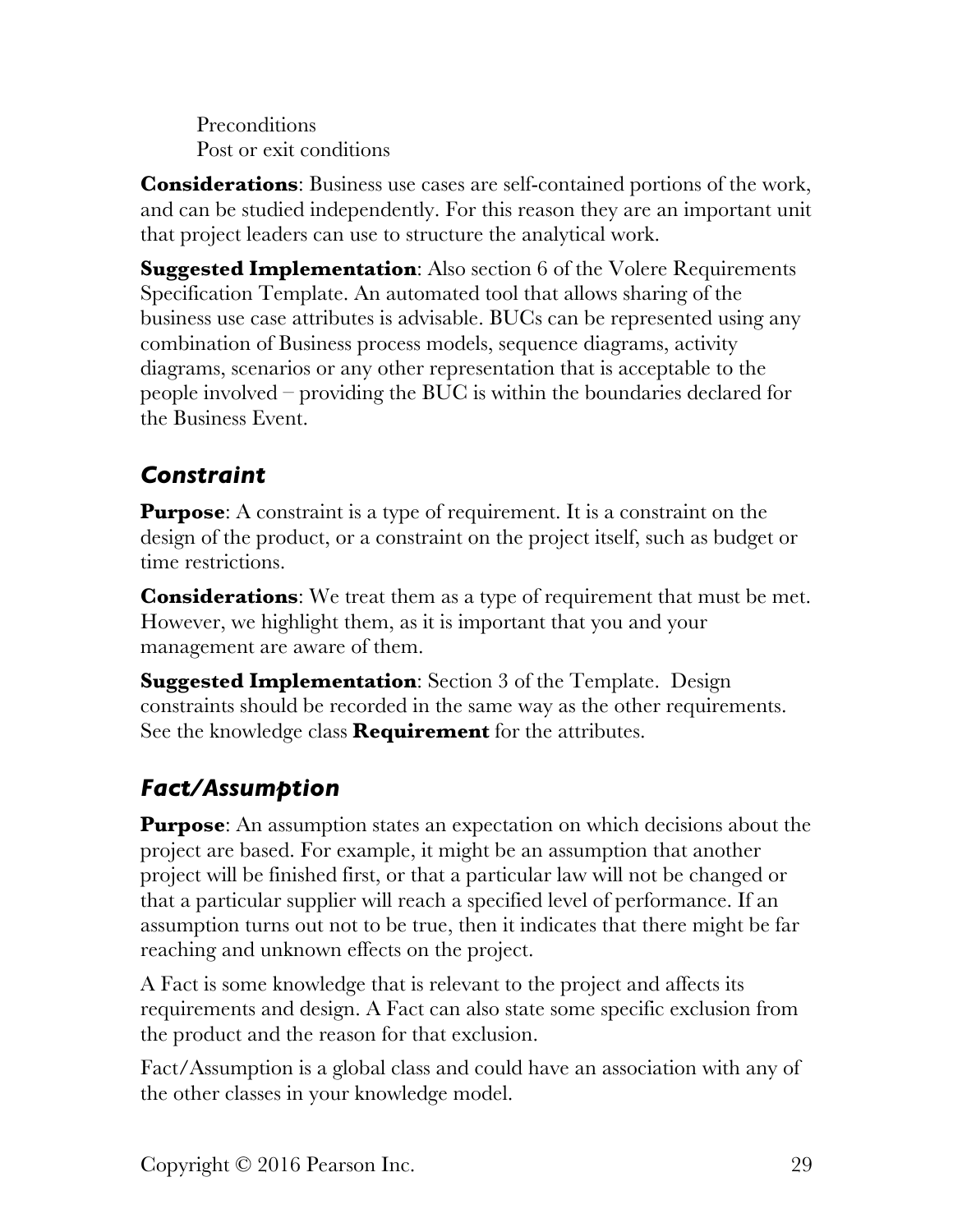#### **Attributes**:

Description of the Assumption/Fact Reference to people and documents for more details

**Considerations:** Assumptions indicate a risk. For this reason they should be highlighted and all affected parties made aware of the assumption. You could consider installing a mechanism to resolve all assumptions before implementation starts.

**Suggested Implementation**: Section 5 of the Template; these can be written in free text. They should be regularly circulated to management and the project team.

### *Functional Requirement*

**Purpose**: A functional requirement is something that the product must do. For example, calculate the fare, analyze the chemical composition, record the change of name, find the new route. Functional requirements are concerned with creating, updating, referencing and deleting the essential subject matter within the context of the study.

**Attributes**: This is a sub-type of **Atomic Requirement** and inherits its attributes.

**Suggested Implementation**: Section 9 of the Template. See the Knowledge class **Atomic Requirement** for the attributes.

### *Implementation Unit*

**Purpose:** The unit for packaging your implementation.

#### **Attributes**:

Implementation Unit Name

**Considerations:** This could be what your customers refer to as a "feature", or if your product is a consumer item then it is possibly called a "function". The choice of implementation unit is driven by a combination of your implementation technology and your implementation process. When you tailor this part of the knowledge model you might find that you replace implementation unit with several classes. The important issue is that you can unambiguously trace your implementation unit back to the relevant requirements.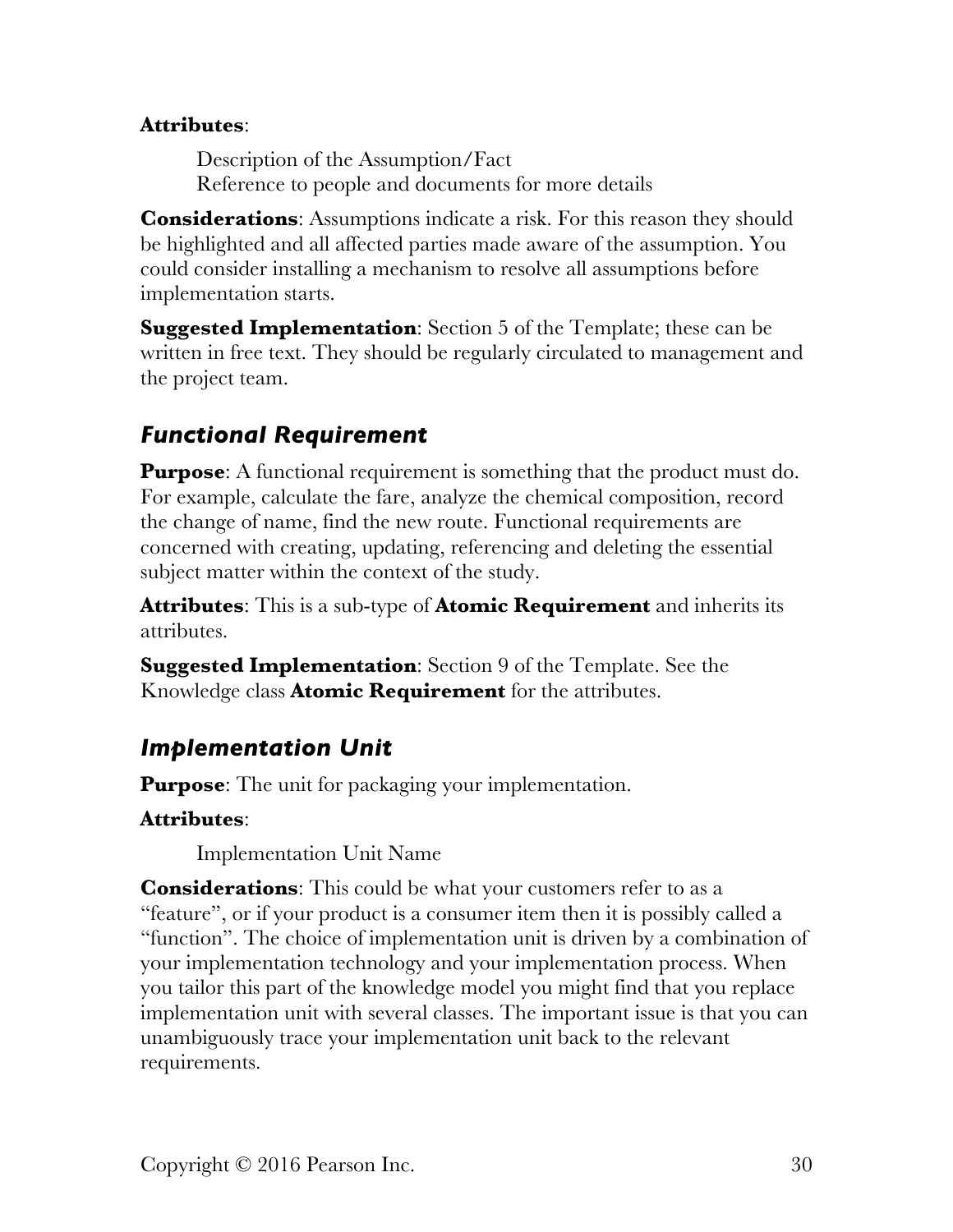### *Naming Conventions & Data Dictionary*

**Purpose:** A dictionary that defines the meaning of terms used within the requirements. This dictionary will be added to throughout the project to include terms that are related to the implementation. This is a global class and could have an association with any of the other classes in your knowledge model. Consistent use of the same terminology – as defined in the dictionary- helps to minimize misunderstandings.

#### **Attributes**:

Name of the Term Definition of the Term

**Suggested Implementation:** Section 4 of the Template; this should be in the form of a **glossary**. Along with the work context and the product context this provides a good introduction for new team members. In Section 7 of the Template; there is a formal **dictionary** that defines all of the data in the inputs, outputs and attributes within the scope of the work and the scope of the product. The dictionary provides a mechanism for connecting business terminology and implementation terminology.

# *Non-functional Requirement*

**Purpose:** A Non-functional requirement is a quality that the product must have. For example it must be fast, attractive, secure, customizable, maintainable, portable, etc. Non-functional requirements types are Look and Feel, Usability, Performance and Safety, Operational Environment, Maintainability and Portability, Security, Cultural and Political, Legal. For more about non-functional requirements refer to the Volere requirements template at http://www.volere.co.uk

**Attributes**: This is a sub-type of **Atomic Requirement** and inherits its attributes.

**Considerations**: The non-functional properties are important if the user or buyer is to accept the product.

**Suggested Implementation**: Sections 10 through 17 of the Template. It is vital that you give all non-functional requirements the correct fit criterion.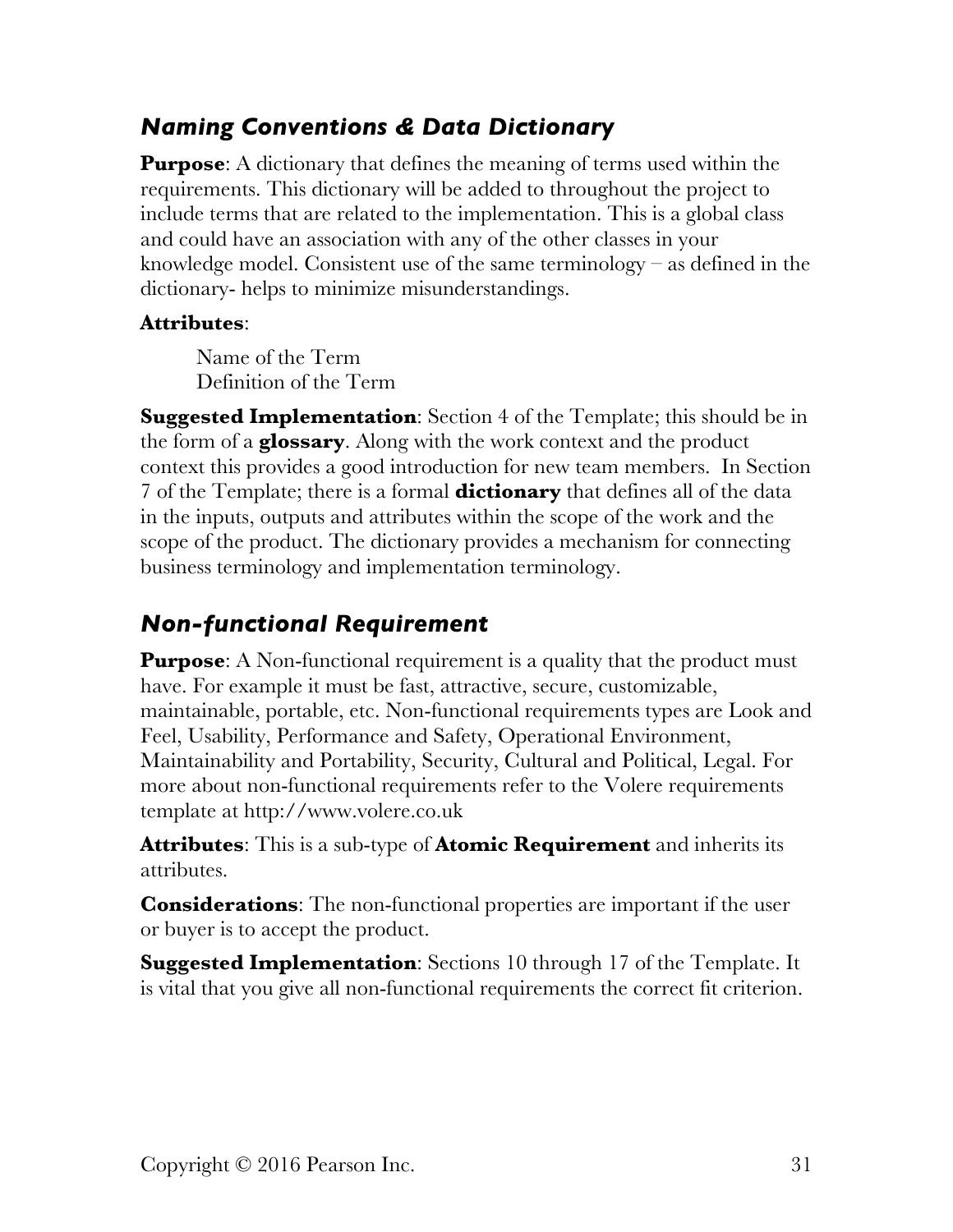#### *Product Scope*

**Purpose:** The product scope identifies the boundaries of the product that will be built. The scope is a summary of the boundaries of all the product use cases.

#### **Attributes**:

User Names User Roles Other Adjacent Systems Interface descriptions

**Suggested Implementation**: Section 8 of the Template. This should preferably be a diagram, either a use case diagram or a product scope model supported by a product use case summary table. Some interface descriptions might be supported by prototypes or simulations.

### *Product Use Case*

**Purpose:** A Product Use Case (PUC) is a functional grouping of requirements that will be implemented by the product. It is that part of the business use case that you decide to build as a product.

#### **Attributes**:

Product Use Case Name Product Use Case Identifier Product Use Case Description Product Use Case Users Product Use Case Inputs Product Use Case Outputs Product Use Case Stories Product Use Case Scenarios Product Use Case Fit Criterion Product Use Case Owner Product Use Case Benefit Product Use Case Priority

**Suggested Implementation**: Section 8 of the Template. The product use cases are a good mechanism for communication within the extended project team. PUC's might take the form of models, user stories, scenarios or anything else that suits the people involved. Whatever the type of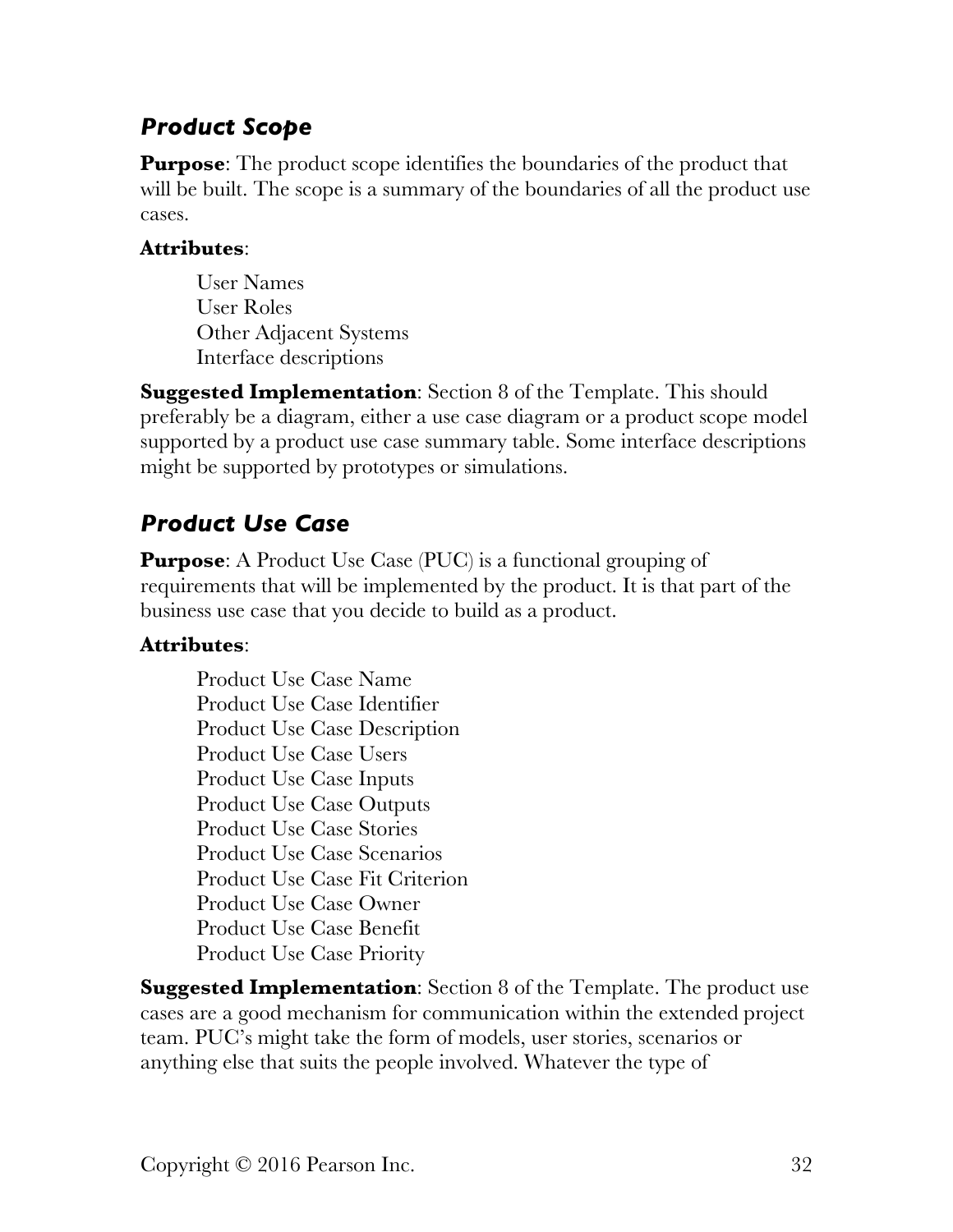representation the details of the PUC should be within the boundaries declared by the PUC inputs and outputs.

# *Project Goal*

**Purpose:** To understand why the company is making an investment in doing this project.

#### **Attributes**:

Project Goal Description Business Advantage Measure of Success

Note that there might be several project goals.

**Suggested Implementation**: Section 1 of the Template. This is the basis for making decisions about scope, relevance and priority. It is the guiding light for the project. Ideally this should be defined as part of the project initiation. The project goals should be unambiguously defined and agreed before putting effort into discovering detailed requirements.

# *Stakeholder*

**Purpose**: Identifies all the people, roles, organizations who have an interest in the project. This covers the project team, direct users of the product, other indirect beneficiaries of the product, specialists with technical skills needed to build the product, external organizations with rules or laws pertaining to the product, external organizations with specialist knowledge about the product's domain, opponents of the product, producers of competitive products.

#### **Attributes**:

Stakeholder Role Stakeholder Name Types of Knowledge Necessary Participation Appropriate Trawling Techniques Contact information e.g. email address.

**Suggested Implementation**: Section 2 of the Template. Use the stakeholder map and stakeholder analysis template to define the attributes for each stakeholder.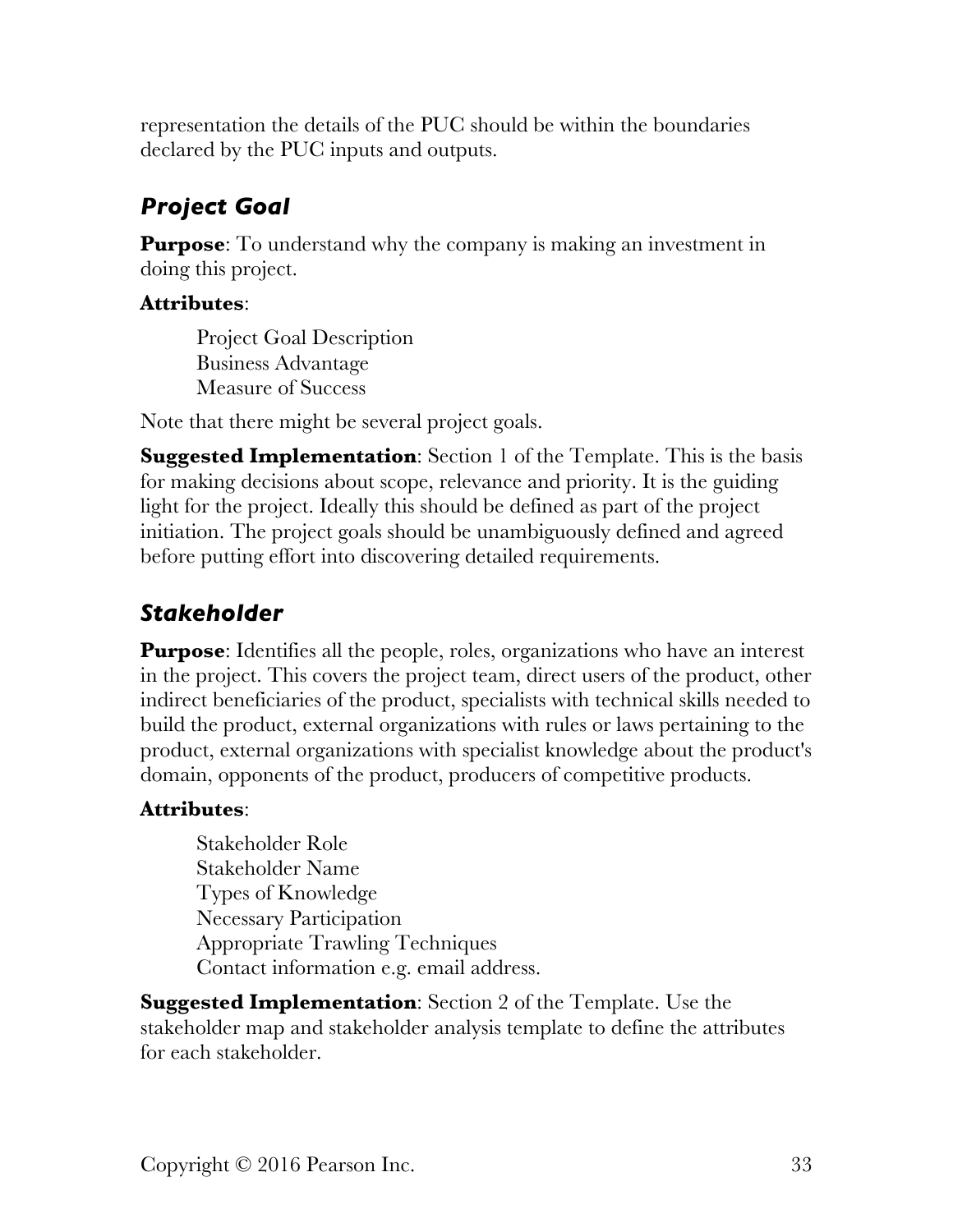### *Story*

**Purpose:** A Story is a grouping of requirements that reflect a need from the point of view of a particular stakeholder. Stories are used as an alternative to product use cases. If you are working in an agile environment then it is likely that you will be using stories. Stories, like product use cases, provide a functional grouping for detailed atomic requirements – the difference is that stories are at a lower level of granularity.

#### **Attributes**:

Role of Stakeholder Something the Stakeholder needs to be able to do The reason for wanting this functionality

#### **Suggested Implementation**:

As a [Name of Stakeholder]

I can [Something I need to be able to do]

So that [The reason/rationale behind the need]

# *System Architecture Component*

**Purpose**: A piece of technology, software, hardware or abstract container, that influences, facilitates and /or places constraints on the design.

# *Technological Requirement*

**Purpose:** A technological requirement exists because of the technology chosen for the implementation. These requirements are there to serve the purposes of the technology, and are not originated by the business.

**Attributes**: This is a sub type of **Atomic Requirement** and inherits its attributes.

**Considerations**: The technological requirements should only be considered when you know the technological environment. They can be recorded alongside the business requirements, but it must be clear which is which.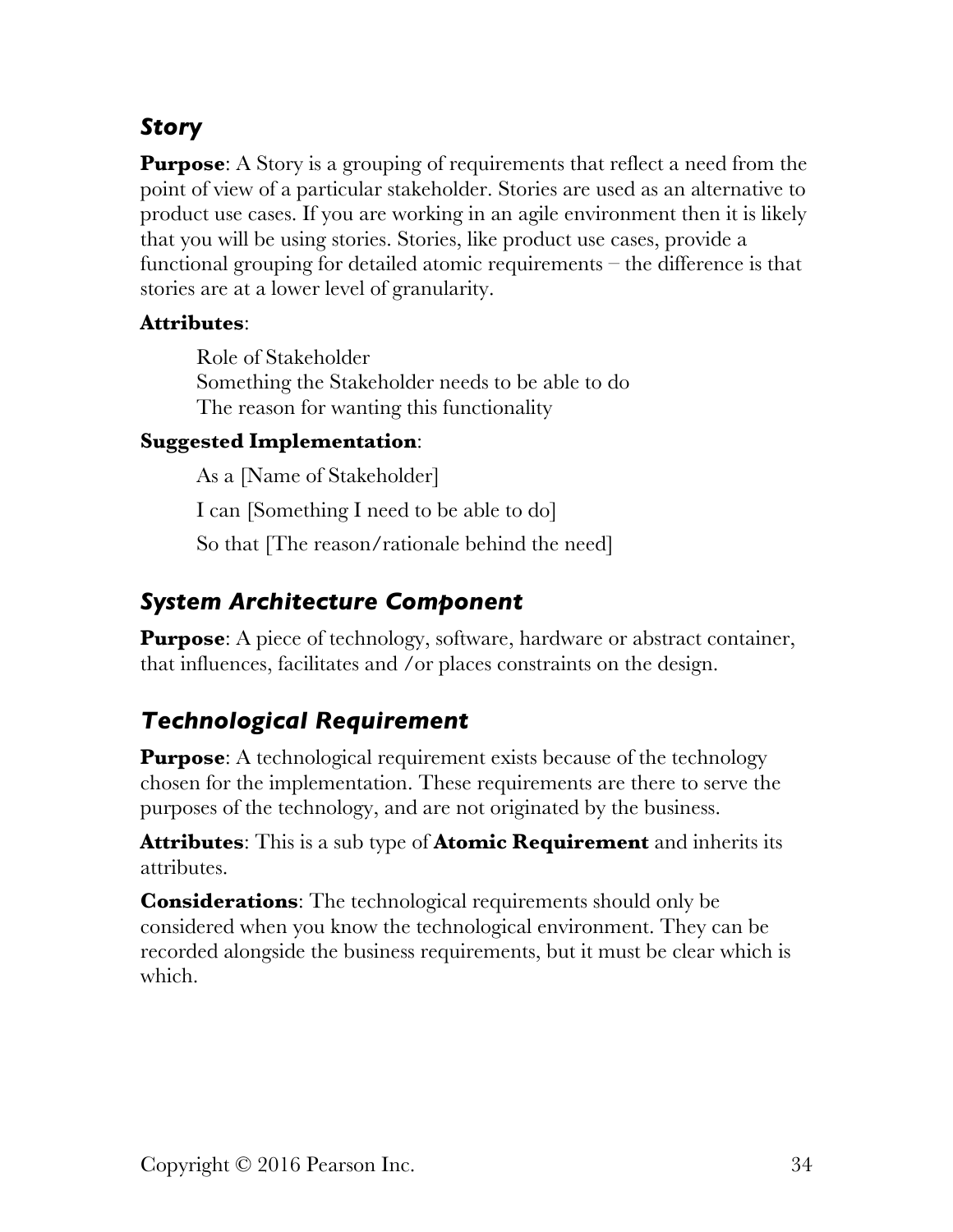#### *Test*

**Purpose:** The design for test is the result of a tester reviewing a requirement's fit criterion (precise measure) and designing a cost effective test to prove whether or not a solution meets the fit criterion.

**Considerations:** You might consider having your testing people write the test cases as the requirements are being written. Also consider that the requirement's fit criterion is the basis of the test case.

### *Work Scope*

**Purpose**: Defines the boundary of the investigation necessary to discover, invent, understand and identify the requirements for the product.

#### **Attributes**:

Adjacent Systems Input Dataflows Output Dataflows Work Context Description

**Considerations**: This should be recorded publicly as our experience is that it is the most widely referenced document. A context model is an effective communication tool for defining the work context.

**Suggested Implementation:** Section 7 of the Template. The work scope is best illustrated with a context model.

### *Associations*

### *Business boundary*

**Purpose**: To partition the work context according to the functional reality of the business.

#### **Multiplicity**:

For each Business Event there is one Work Context.

For each Work Context there are potentially many Business Events.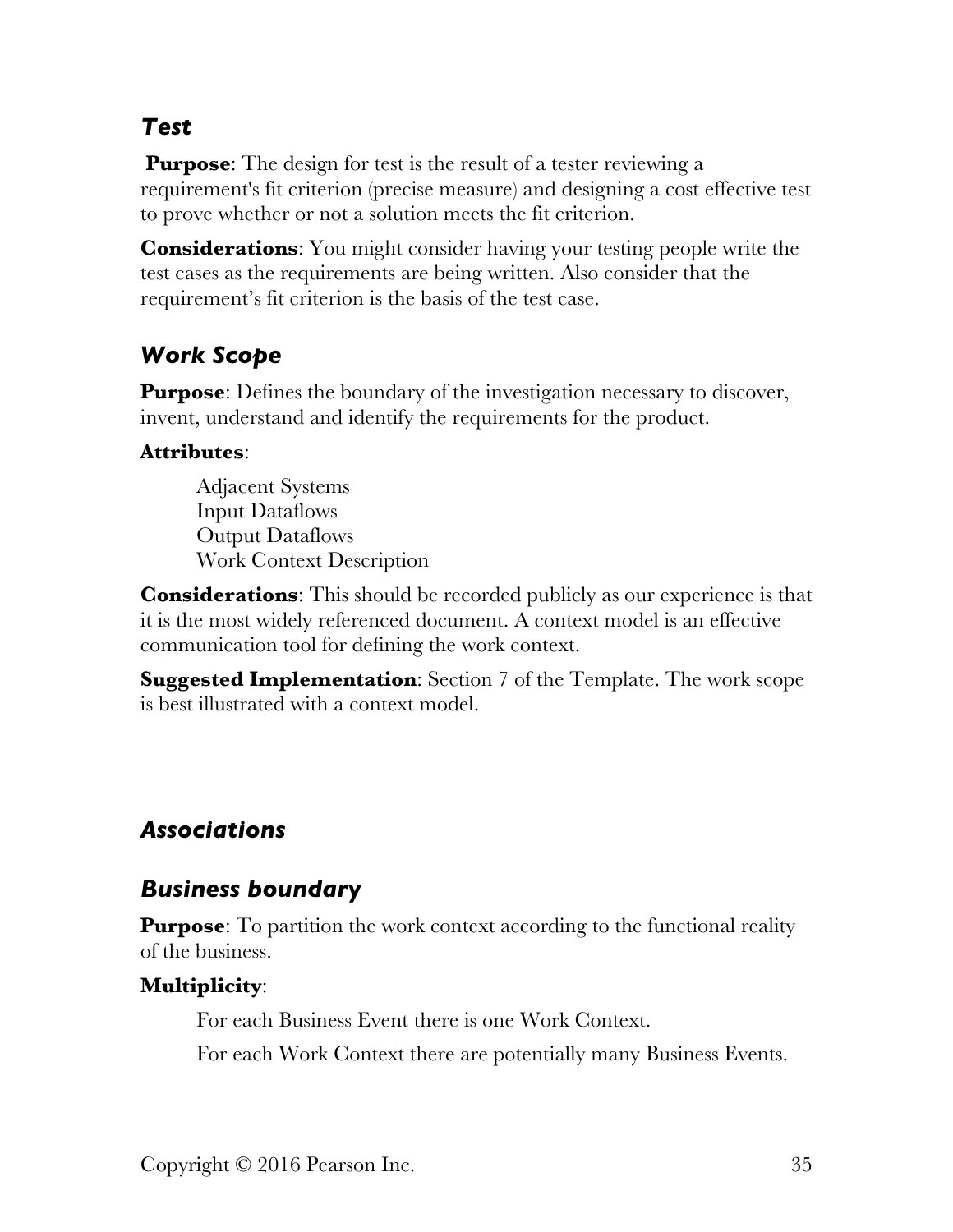#### *Business relevancy*

**Purpose:** To ensure that there are relevant business connections between the scope of the investigation, the project purpose and the stakeholders.**Multiplicity**:

The trinary Relationship is as follows:

For each instance of one Work Context and one Stakeholder there are one or more Project Purposes. For each instance of one Project Purpose and one Stakeholder there is one Work Context. For each instance of one Project Purpose and

one Work Context there are potentially many Stakeholders.

#### *Business responding*

**Purpose:** To reveal which business use cases are used to respond to the business event.

#### **Multiplicity**:

For each Business Event there is usually one, but could be more than one, Business Use Cases.

For each Business Use Case there can only be one triggering Business Event.

#### *Business tracing*

**Purpose:** To keep track of which requirements are generated by which business use cases. Note that this is a many-to-many Relationship because a given requirement might exist in more than one business use case.

#### **Multiplicity**:

For each Business Use Case there are potentially many Atomic Requirements.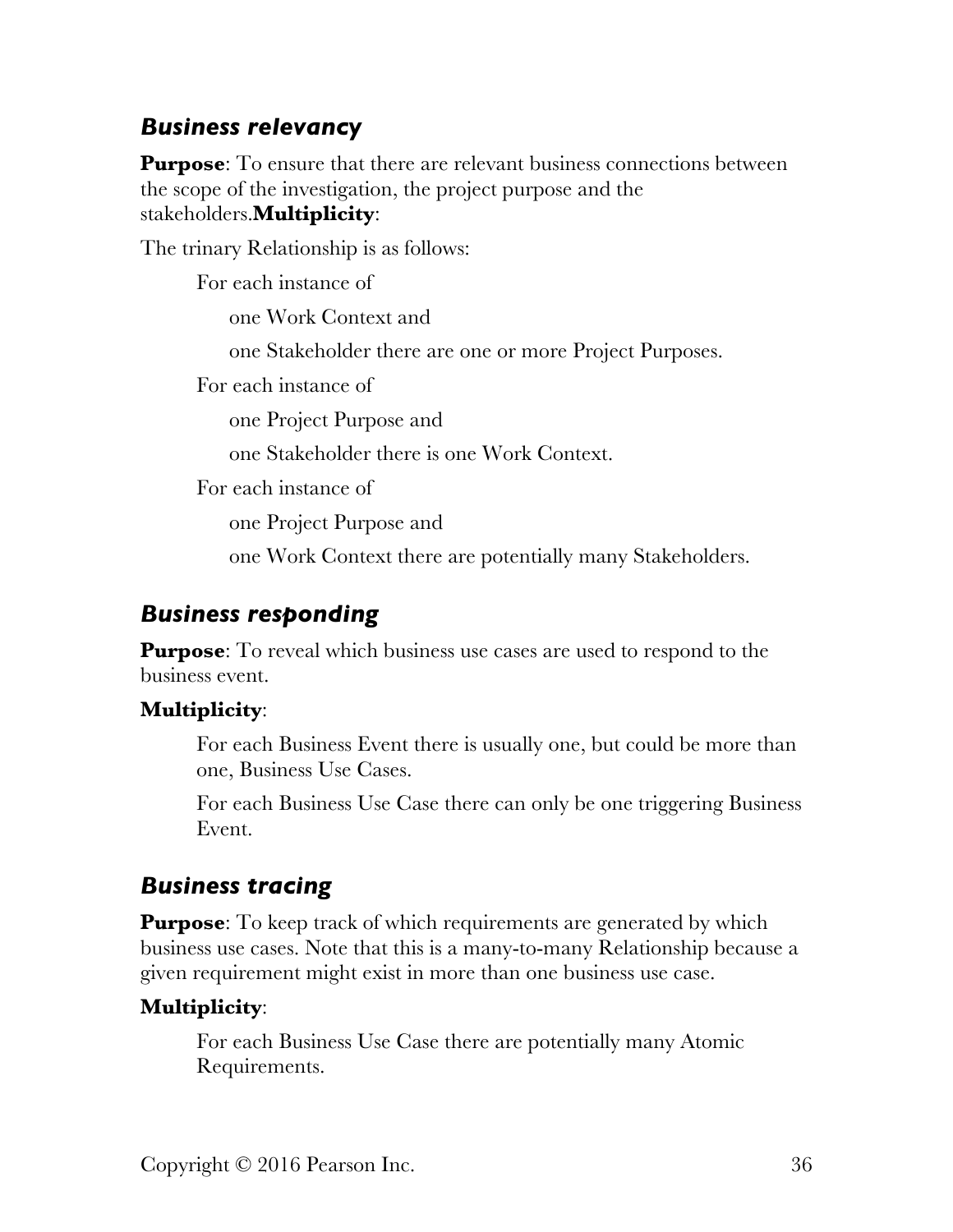For each Atomic Requirement there are potentially many Business Use Cases.

### *Implementing*

**Purpose:** To keep track of which product use cases are implemented in which implementation units.

#### **Multiplicity**:

For each Product Use Case there are potentially many Implementation Units.

For each Implementation Unit there are potentially many Product Use Cases.

### *Owning*

**Purpose:** To keep track of which stakeholders are the source of which requirements. The idea of "ownership" is to identify a person who takes the responsibility for helping to get answers to questions about the requirement.

#### **Multiplicity**:

For each Requirement there is one Stakeholder.

For each Stakeholder there are potentially many Requirements.

### *Product partitioning*

**Purpose**: All the product use cases together form the complete scope of the product. The product scope is partitioned into a number of product use cases.

#### **Multiplicity**:

For each Product Use Case there is one Product Scope.

For each Product Scope there are potentially many Product Use Cases.

#### *Product tracing*

**Purpose:** To keep track of which requirements are contained in which product use cases for the purpose of traceability and dealing with change.

#### **Multiplicity**: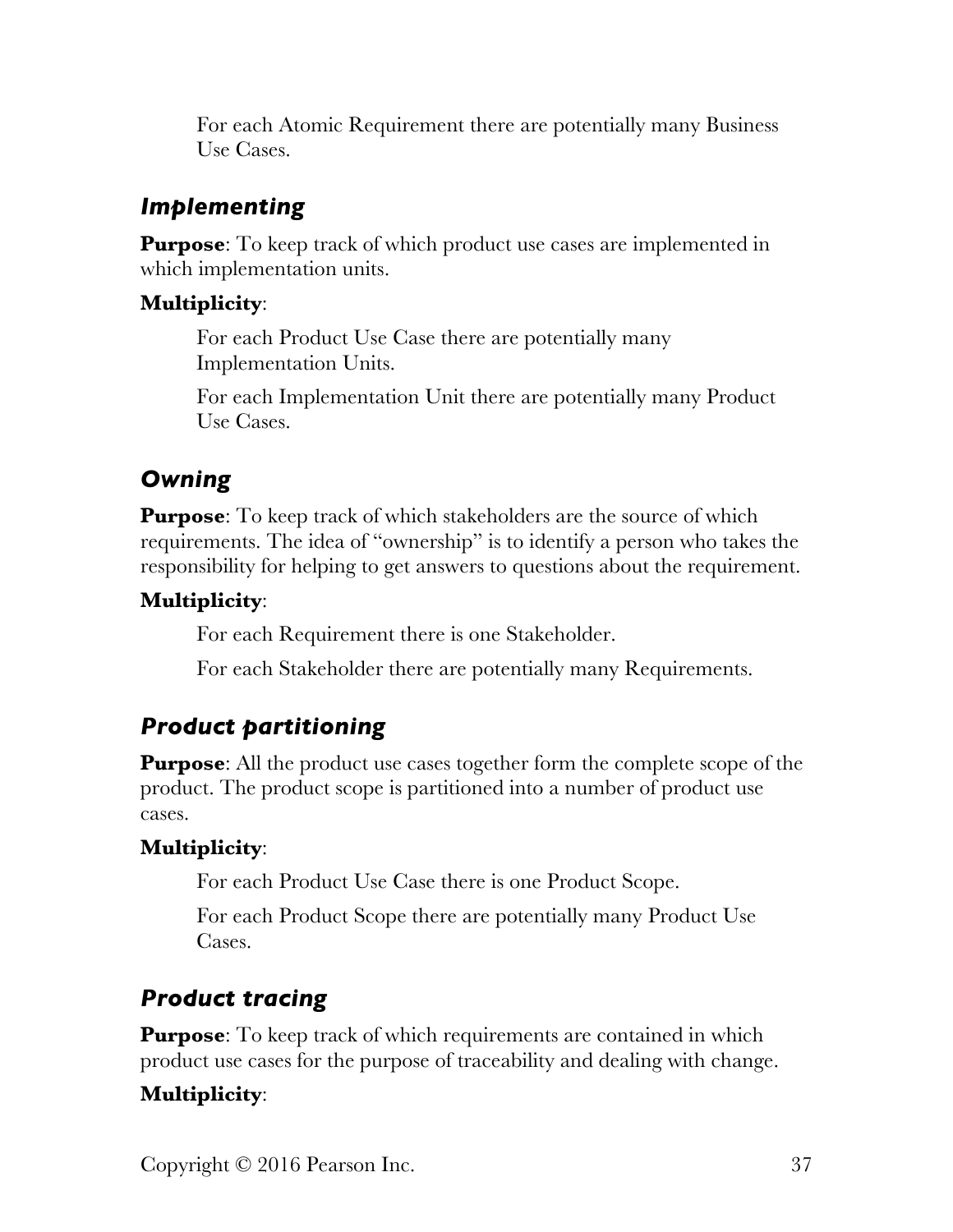For each Requirement there are potentially many Product Use Cases.

For each Product Use Case there are potentially many Atomic Requirements.

### *Supporting*

**Purpose**: To keep track of which systems architecture components support which implementation units for the purpose of tracking tests and assessing impact of change.

#### **Multiplicity**:

For each System Architecture Component there are potentially many Implementation Units.

For each Implementation Unit there are potentially many System Architecture Components.

### *Testing*

**Purpose:** To keep track of which atomic requirements or PUC related groups of atomic requirements are covered by which tests.

#### **Multiplicity**:

For each Test there are potentially many Atomic Requirements.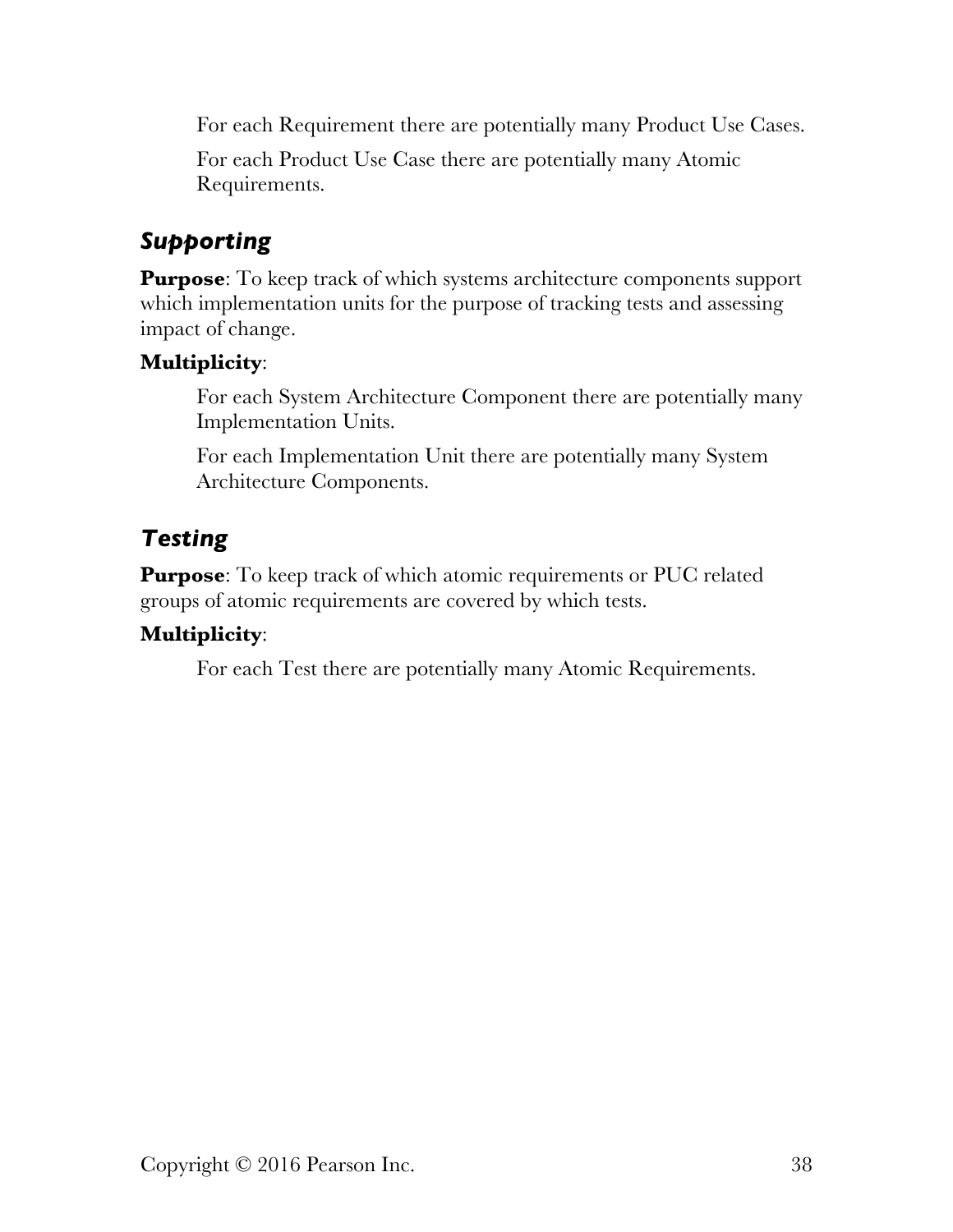### **Bibliography**

- Ackoff, Russell, and Herbert Addison. *Systems Thinking for Curious Managers: With 40 New Management f-Laws*. Triarchy Press, 2010.
- Alexander, Ian and Ljerka Beus-Dukic. *Discovering Requirements: How to Specify Products and Services*. Wiley, 2009. §
- Alexander, Ian, Neil Maiden, et al. *Scenarios, Stories, Use Cases Through the Systems Development Life-Cycle*. John Wiley, 2004.
- Alexander, Ian, and Richard Stevens. *Writing Better Requirements.* Addison-Wesley, 2002.
- Beyer, Hugh, and Karen Holtzblatt. *Contextual Design: Defining Customer-Centered Systems*. Morgan Kauffmann, 1998.
- Blais, Steven. *Business Analysis – Best Practices for Success*. IIL/Wiley, 2012.
- Boehm, Barry, and Richard Turner. *Balancing Agility and Discipline: A Guide for the Perplexed*. Addison-Wesley, 2004.
- Booch, Grady, James Rumbaugh, and Ivar Jacobson*. Unified Modeling Language User Guide,* second edition. Addison-Wesley, 2005.
- Brooks, Fred. *The Design of Design*. Addison-Wesley, 2010.
- Buzan, Tony, and Chris Griffiths. *Mind Maps for Business: Revolutionise Your Business Thinking and Practise*. BBC Active, 2009*.*
- Checkland, Peter, and J. Scholes. *Soft Systems Methodology in Action.* John Wiley & Sons, 1991.
- Cockburn, Alastair. *Agile Software Development: The Cooperative Game*. Addison-Wesley, 2006.
- Cockburn, Alistair. *Writing Effective Use Cases*. Addison-Wesley, 2001.
- Cohn, Mike. *User Stories Applied: For Agile Software Development*. Addison-Wesley, 2004.
- Cooper, Alan. *The Inmates Are Running the Asylum: Why High Tech Products Drive Us Crazy and How to Restore the Sanity*. Sams Publishing, 2004.
- Cooper, Alan, Robert Reimann, and David Cronin. *About Face 3: The Essentials of Interaction Design,* third edition. Wiley, 2007.
- Davis, Alan. *Just Enough Requirements Management*. Dorset House, 2005.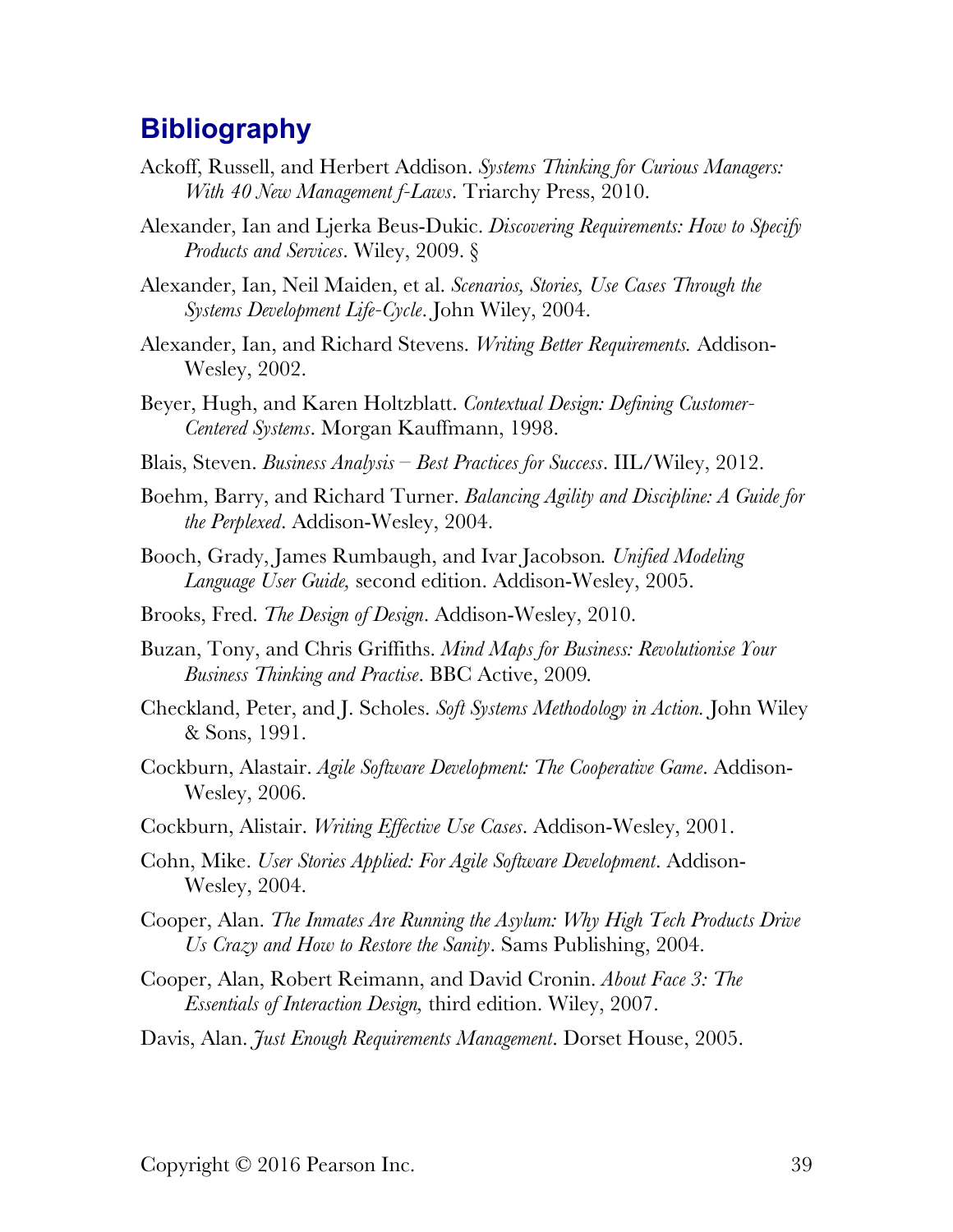- DeMarco, Tom, Peter Hruschka, Tim Lister, Steve McMenamin, James Robertson, and Suzanne Robertson. *Adrenaline Junkies and Template Zombies: Patterns of Project Behaviour.* Dorset House, 2009.
- Ferdinandi, Patricia. *A Requirements Pattern: Succeeding in the Internet Economy*. Addison-Wesley, 2001.
- Fowler, Martin. *UML Distilled: A Brief Guide to the Standard Object Modeling Language,* third edition. Addison-Wesley, 2003.
- Garmus, David, and David Herron. *Function Point Analysis: Measurement Practices for Successful Software Projects*. Addison-Wesley, 2000.
- Gause, Donald, and Gerald Weinberg. *Are Your Lights On? How to Figure out What the Problem Really Is.* Dorset House, 1990.
- Gause, Donald, and Gerald Weinberg. *Exploring Requirements: Quality Before Design*. Dorset House, 1989.
- Gilb, Tom. *Competitive Engineering: A Handbook for Systems Engineering, Requirements Engineering, and Software Engineering Using Planguage*. Butterworth-Heinemann, 2005.
- Gottesdiener, Ellen. *Requirements by Collaboration: Workshops for Defining Needs*. Addison-Wesley, 2002.
- Highsmith, James. *Adaptive Software Development: A Collaborative Approach to Managing Complex Systems*. Dorset House, 2000.
- Holtzblatt, Karen, Jessamyn Burns Wendell, and Shelley Wood. *Rapid Contextual Design: A How-to Guide to Key Techniques for User-Centered Design.*  Morgan Kaufmann, 2004.
- Hull, Elizabeth, Ken Jackson, and Jeremy Dick. *Requirements Engineering,* second edition. Springer, 2005.
- International Institute of Business Analysts. *The Agile Extension to the BABOK Guide.* IIBA, Canada, 2015.
- International Institute of Business Analysts. *The Business Analysis Body of Knowledge BABOK Version 3.* IIBA, Canada, 2015.
- Jackson, Michael. *Problem Frames: Analyzing and Structuring Software Development Problems.* Addison-Wesley, 2001.
- Jones, Capers. *Applied Software Measurement*. McGraw-Hill, 1991.
- Kruchten, Philippe. *The Rational Unified Process: An Introduction,* third edition. Addison-Wesley, 2003.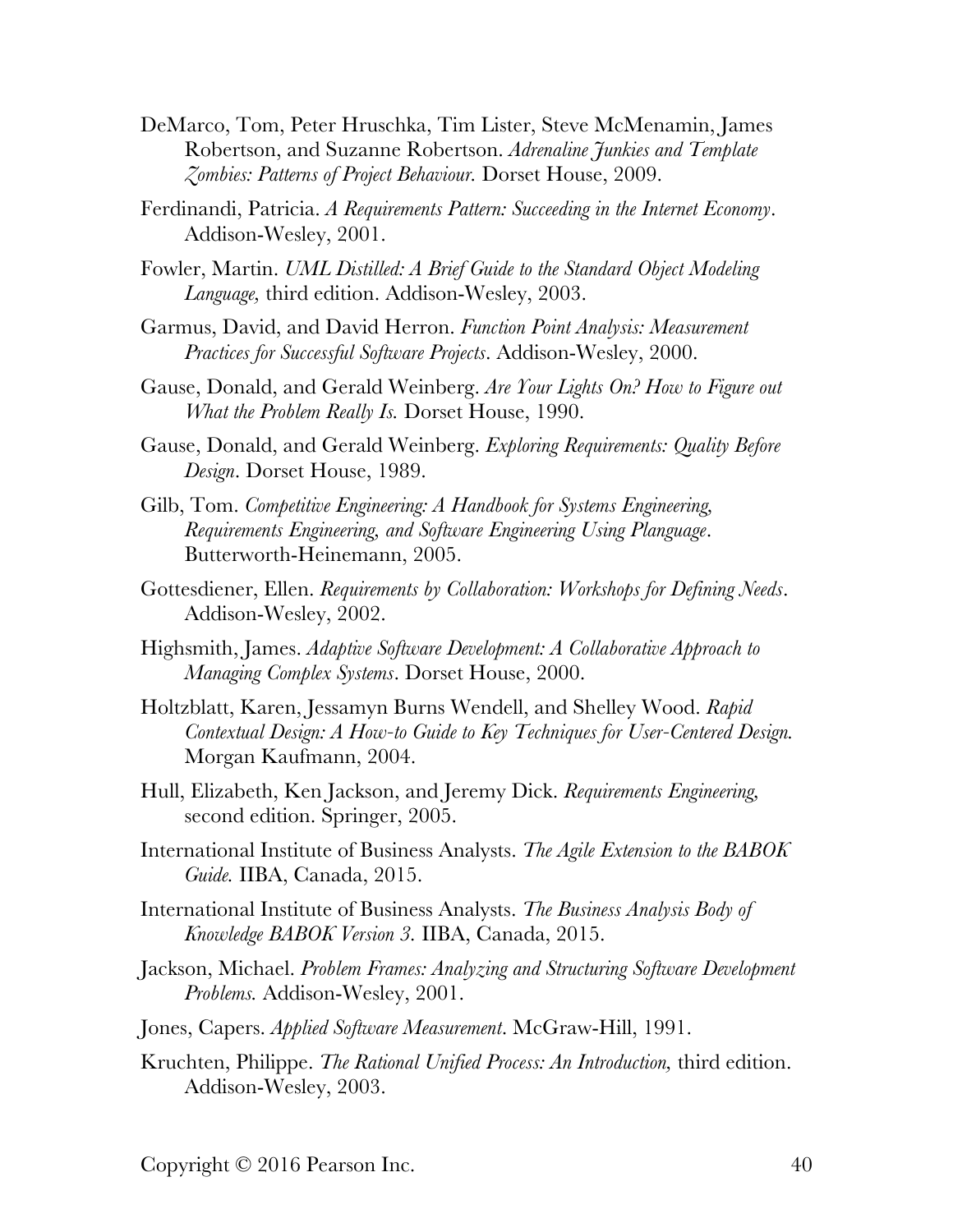- Laplante, Phillip. *Requirements Engineering for Software and Systems*. Auerbach Publications, 2009.
- Lauesen, Soren. *Software Requirements: Styles & Techniques*. Addison-Wesley, 2002.
- Lawrence-Pfleeger, Shari. *Software Engineering: Theory and Practice,* fourth edition. Prentice Hall, 2009.
- Leffingwell, Dean. *Agile Software Requirements: Lean Requirements Practices for Teams, Programs, and the Enterprise*. Addison-Wesley, 2011.
- Leffingwell, Dean, and Don Widrig. *Managing Software Requirements: A Use Case Approach,* second edition. Addison-Wesley, 2003.
- Maiden, Neil, and Suzanne Robertson. *Integrating Creativity into Requirements Processes: Experiences with an Air Traffic Management System*. International Conference on Software Engineering, May 2005.
- McMenamin, Steve, and John Palmer. *Essential Systems Analysis*. Yourdon Press, 1984.
- Meadows, Donella. *Thinking in Systems: A Primer*. Chelsea Green Publishing, 2008.
- Miller, Roxanne. *The Quest for Software Requirements.* MavenMark Books, 2009.
- Pfleeger, Charles, and Shari Lawrence Pfleeger. *Security in Computing,* fourth edition. Prentice Hall, 2006.
- Pilone, Dan, and Neil Pitman. *UML 2.0 in a Nutshell*. O'Reilly, 2005.
- Podeswa, Howard. *The Business Analyst's Handbook*. Course Technology, 2008.
- Pohl, Klaus. *Requirements Engineering: Fundamentals, Principles, and Techniques*. Springer, 2010.
- Pohl, Klaus and Chris Rupp. *Requirements Engineering Fundamentals: A Study Guide for the Certified Professional for Requirements Engineering*. Rocky Nook, 2015.
- Pullen, Penny and James Archer (editors). *Business Analysis and Leadership – Influencing Change*. Kogan Page, 2013.
- Robertson, James, and Suzanne Robertson. *Complete Systems Analysis: The Workbook, the Textbook, the Answers.* Dorset House, 1994.
- Robertson, Suzanne, and James Robertson. *Mastering the Requirements Process,* second edition. Addison-Wesley, 2006.

Copyright © 2016 Pearson Inc. 41